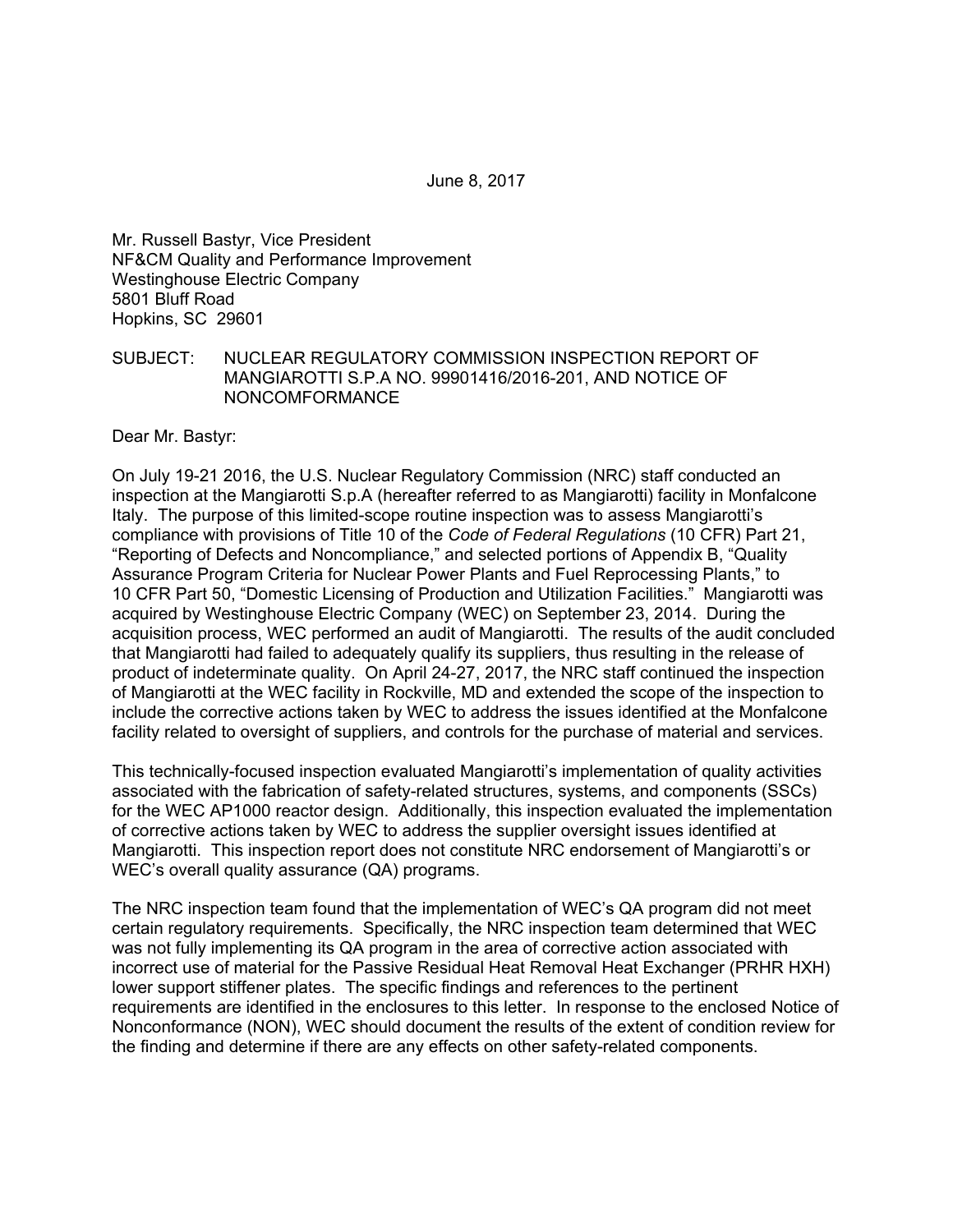The NRC has identified repeated findings at WEC in the area of Criterion XVI, "Corrective Action," of Appendix B to 10 CFR Part 50. For example, on January 26-30, 2015, the NRC staff conducted Inspection 99900404/2015-202 at the WEC facility in Cranberry Township, PA. The NRC inspection team identified Nonconformance 99900404/2015-202-01 for WEC's failure to take timely and effective corrective actions to address significant conditions adverse to quality. In addition, this inspection also identified Nonconformance 99900404/2015-202-02 for WEC's failure to establish measures to assure that conditions adverse to quality were promptly corrected, and for significant conditions adverse to quality, corrective actions were taken to preclude repetition with multiple examples (Agencywide Documents Access and Management System (ADAMS) Accession No: ML15070A213).

Additionally, on September 26-30, 2016, the NRC staff conducted Inspection, 99900404/2016-204, at WEC facility in Cranberry Township, PA (ADAMS Accession No: ML16307A159). During this inspection the NRC inspection team identified Nonconformance 99900404/2016-204-01 for WEC's failure to ensure that a condition adverse to quality was promptly identified and corrected. WEC determined that the design of a population of safety-related AP1000 valves were not designed so that access is provided to perform the examinations required by American Society of Mechanical Engineers (ASME) Boiler and Pressure Vessel Code, Section XI, "Rules for In-service Inspection of Nuclear Power Plant Components." However, despite identifying this inaccessibility issue as early as January 2011, WEC did not enter the issue into its corrective action program until February 2016.

In the inspection report included as an enclosure to this letter, the NRC has again identified a finding regarding WEC's failure to implement timely and effective corrective actions for a significant condition adverse to quality, and to take actions to preclude repetition. Specifically, the NRC inspection team identified that WEC failed to promptly correct a significant condition adverse to quality, determine the cause of the condition, and ensure the corrective action taken will preclude repetition. WEC's CAPAL 100391094 was still open, 90 days over the 180-day time period allowed for closure of a Significance Level 1 CAPAL. Additionally, WEC had not yet completed the RCA to determine the cause of the condition, nor identified the corrective actions required to preclude repetition.

The examples in Inspection Reports 99900404/2015-202, 99900404/2016-204 and 99901416/2016-201, support a potential programmatic weakness in WEC's Quality Assurance Program. WEC should assess this weakness to ensure compliance with regulatory requirements.

Please provide a written explanation or statement within 30 days from the date of this letter in accordance with the instructions specified in the enclosed NON. We will consider extending the response time if you show good cause for us to do so.

In accordance with 10 CFR 2.390, "Public Inspections, Exemptions, Requests for Withholding," of the NRC's "Rules of Practice," the NRC will make available electronically for public inspection a copy of this letter, its enclosure, and your response through the NRC Public Document Room or from the NRC's Agencywide Documents Access and Management System, which is accessible at http://www.nrc.gov/reading-rm/adams.html. To the extent possible (and if applicable), your response should not include any personal privacy, proprietary, or Safeguards Information so that it can be made available to the public without redaction. If personal privacy or proprietary information is necessary to provide an acceptable response, please provide a bracketed copy of your response that identifies the information that should be protected and a redacted copy of your response that deletes such information. If you request that such material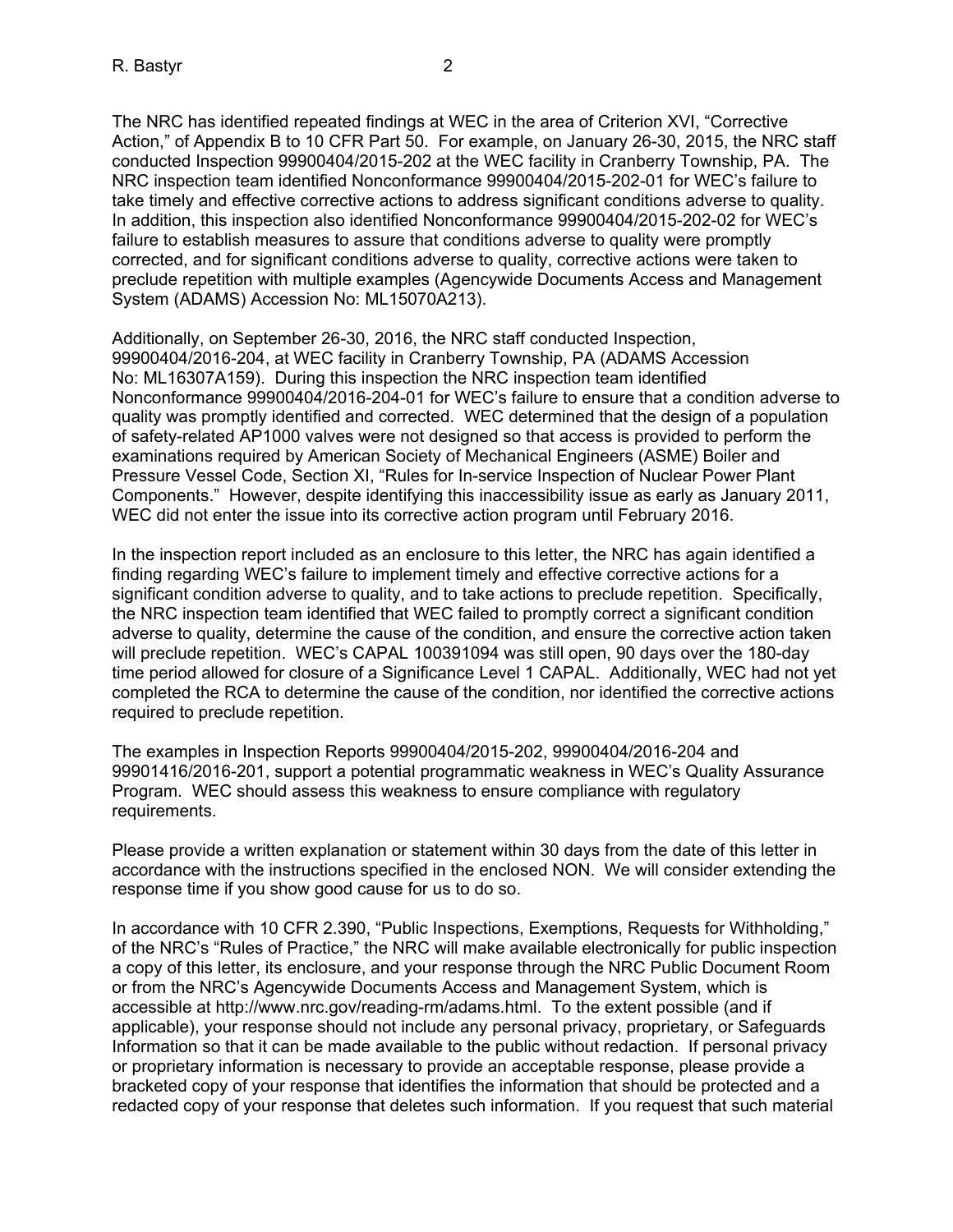be withheld from public disclosure, you must specifically identify the portions of your response that you seek to have withheld and provide in detail the bases for your claim (e.g., explain why the disclosure of information would create an unwarranted invasion of personal privacy or provide the information required by 10 CFR 2.390(b) to support a request for withholding confidential commercial or financial information). If Safeguards Information is necessary to provide an acceptable response, please provide the level of protection described in 10 CFR 73.21, "Protection of Safeguards Information: Performance Requirements."

Sincerely,

# */RA Paul Prescott Acting for/*

Kerri A. Kavanagh, Chief Quality Assurance Vendor Inspection Branch-3 Division of Construction Inspection and Operational Programs Office of New Reactors

Docket No.: 99901416

Enclosures:

- 1. Notice of Nonconformance
- 2. Inspection Report No. 99901416/2016-201 and Attachment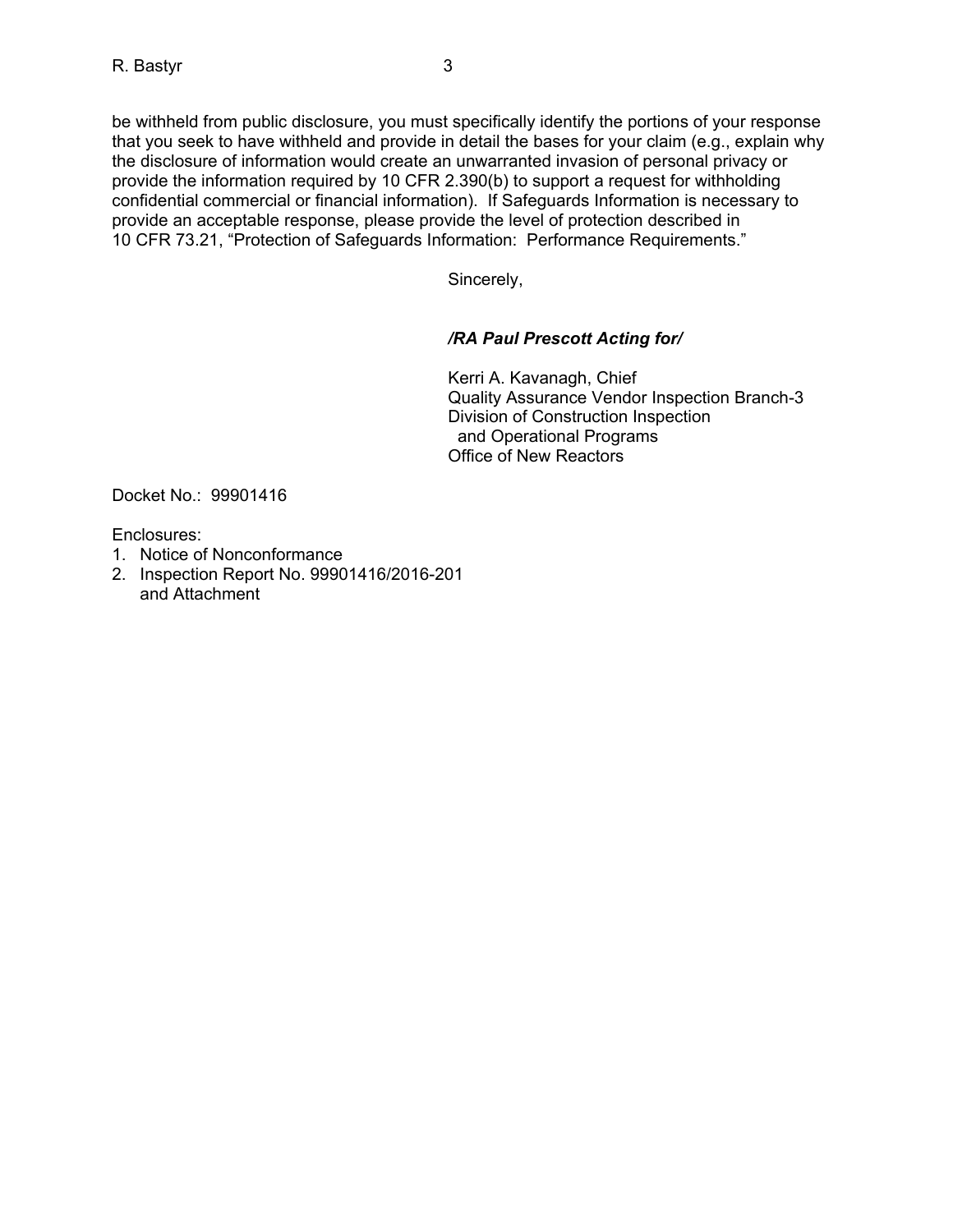SUBJECT: NUCLEAR REGULATORY COMMISSION INSPECTION REPORT OF MANGIAROTTI S.P.A NO. 99901416/2016-201, AND NOTICE OF NONCOMFORMANCE

Dated: June 8, 2017

DISTRIBUTION: JBurke ASakadales **TJackson** bastyrra@westinghouse.com ConE\_Resource NRO\_DCIP\_Distribution

| <b>ADAMS Accession No.: ML17156A386</b> |                          |                      | <b>NRO-002</b><br>*via e-mail |  |  |
|-----------------------------------------|--------------------------|----------------------|-------------------------------|--|--|
|                                         | <b>OFFICE</b>   NRO/DCIP | NRO/DCIP             | NRO/DCIP                      |  |  |
| <b>NAME</b>                             | AArmstrong               | AFerguson            | TLamb (PPrescott for)*        |  |  |
| <b>DATE</b>                             | 06/06/2017               | 06/07/2017           | 06/07/2017                    |  |  |
| <b>OFFICE</b>                           | NRO/DCIP                 | NRO/DCIP             | NRO/DCIP                      |  |  |
| <b>NAME</b>                             | PPrescott*               | SSmith (CWeber for)* | KKavanagh (PPrescott for)*    |  |  |
| <b>DATE</b>                             | 06/07/2017               | 06/05/2017           | 06/07/2017                    |  |  |
| OCCIOIAL DECODD CODV                    |                          |                      |                               |  |  |

**OFFICIAL RECORD COPY**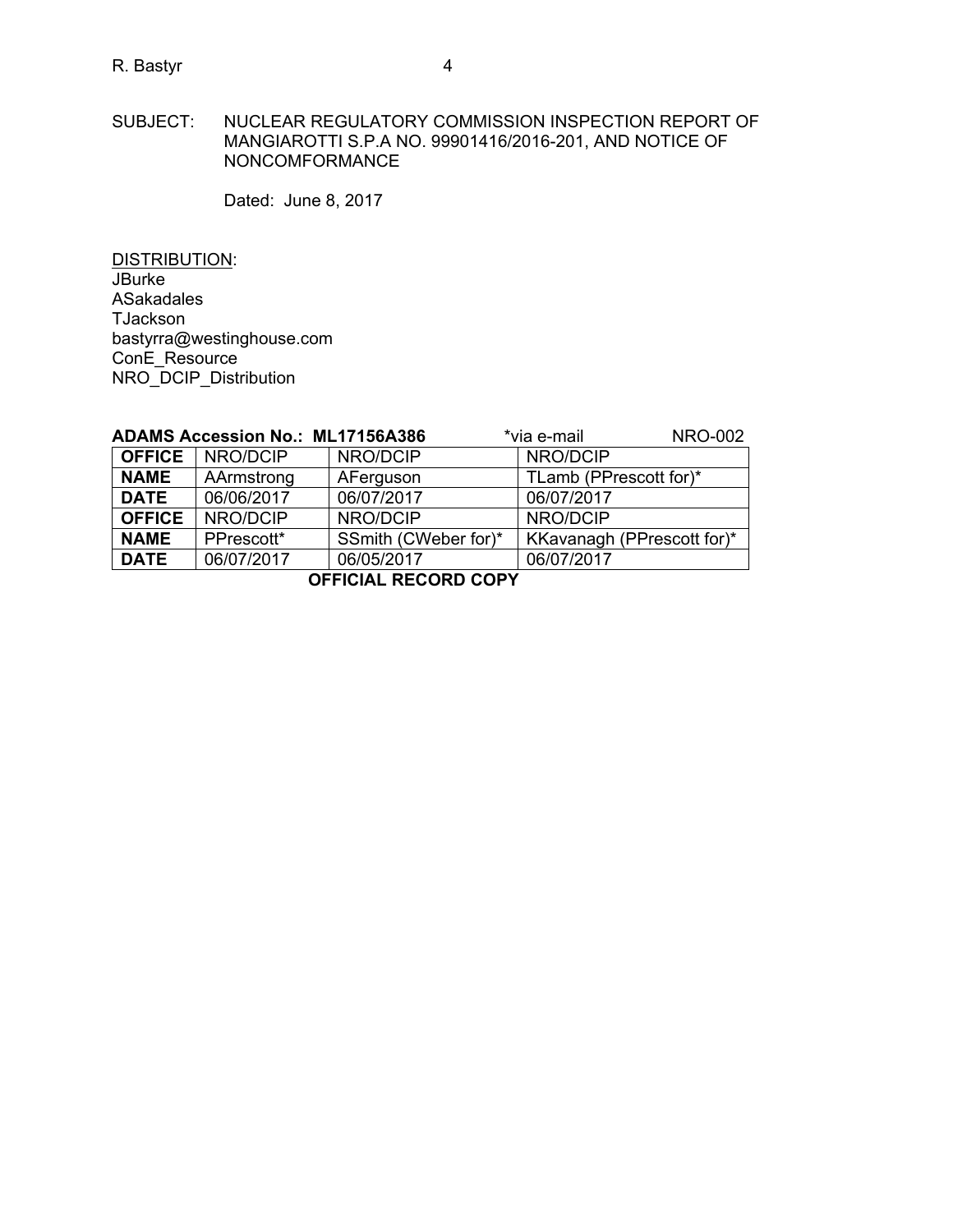### **NOTICE OF NONCONFORMANCE**

Westinghouse Electric Company and Company Docket No. 99901416<br>
5801 Bluff Road **Docket No. 2016-201** Hopkins, SC 29601

Report No. 2016-201

Based on the results of a U.S. Nuclear Regulatory Commission (NRC) inspection of Westinghouse Electric Company and Mangiarotti S.p.A (hereafter referred to as WEC and Mangiarotti, respectively) conducted at the Monfalcone, Italy facility and the WEC facility located in Rockville, MD, from July 19-21, 2016 and April 24-28, 2017, respectively. The NRC inspection team determined that WEC did not conduct certain activities in accordance with NRC requirements:

A. Criterion XVI, "Corrective Action," of Appendix B, "Quality Assurance Criteria for Nuclear Power Plants and Fuel Reprocessing Plants," to Title 10 of the *Code of Federal Regulations* (10 CFR) Part 50, "Domestic Licensing of Production and Utilization Facilities," states that "Measures shall be established to assure that conditions adverse to quality, such as failures, malfunctions, deficiencies, deviations, defective material and equipment, and nonconformances are promptly identified and corrected. In the case of significant conditions adverse to quality, the measures shall assure that the cause of the condition is determined and corrective action taken to preclude repetition. The identification of the significant condition adverse to quality, the cause of the condition, and the corrective action taken shall be documented and reported to appropriate levels of management."

W2-5.1-101, "Westinghouse Corrective Action Program Procedure," Revision 3.0, dated March 1, 2017, states in part, that, "The Issue owner shall ensure that the appropriate level of causal analysis or extent of condition evaluation is completed as a root cause analysis (RCA). For Significance Level 1 issues, the issue closure review requires all actions are complete (but the effectiveness reviews are pending) and the completion is within 180 days from the issue submittal."

Contrary to the above, as of April 27, 2017, WEC failed to promptly correct a significant condition adverse to quality, determine the cause of the condition, and ensure the corrective action taken will preclude repetition. Specifically, WEC opened CAPAL 100391094, "Material Identification and Tractability," dated June 10, 2016, for Mangiarotti's incorrect use of material in the manufacturing of the Lower Support Stiffener Passive Residual Heat Removal Heat Exchanger (PRHR HXH). Testing identified the material used was SA 240 Type 321, instead of the required Type 304/304L stainless steel. CAPAL 100391094 was upgraded from a Significance Level 2 to a Significance Level 1 on July 28, 2016. As of April 27, 2017, WEC's CAPAL 100391094 was still open, which is 90 days over the 180-day time period allowed for closure of a Significance Level 1 CAPAL. Additionally, WEC had not yet completed the RCA to determine the cause of the condition, nor identified the corrective actions required to preclude its repetition.

This issue has been identified as Nonconformance 99901416/2016-201-01.

Please provide a written statement or explanation to the U.S. Nuclear Regulatory Commission, ATTN: Document Control Desk, Washington, DC 20555-0001, with a copy to the Chief, Quality Assurance Vendor Inspection Branch-3, Division of Construction Inspection and Operational Programs, Office of New Reactors, within 30 days of the date of the letter transmitting this Notice of Nonconformance. This reply should be clearly marked as a "Reply to a Notice of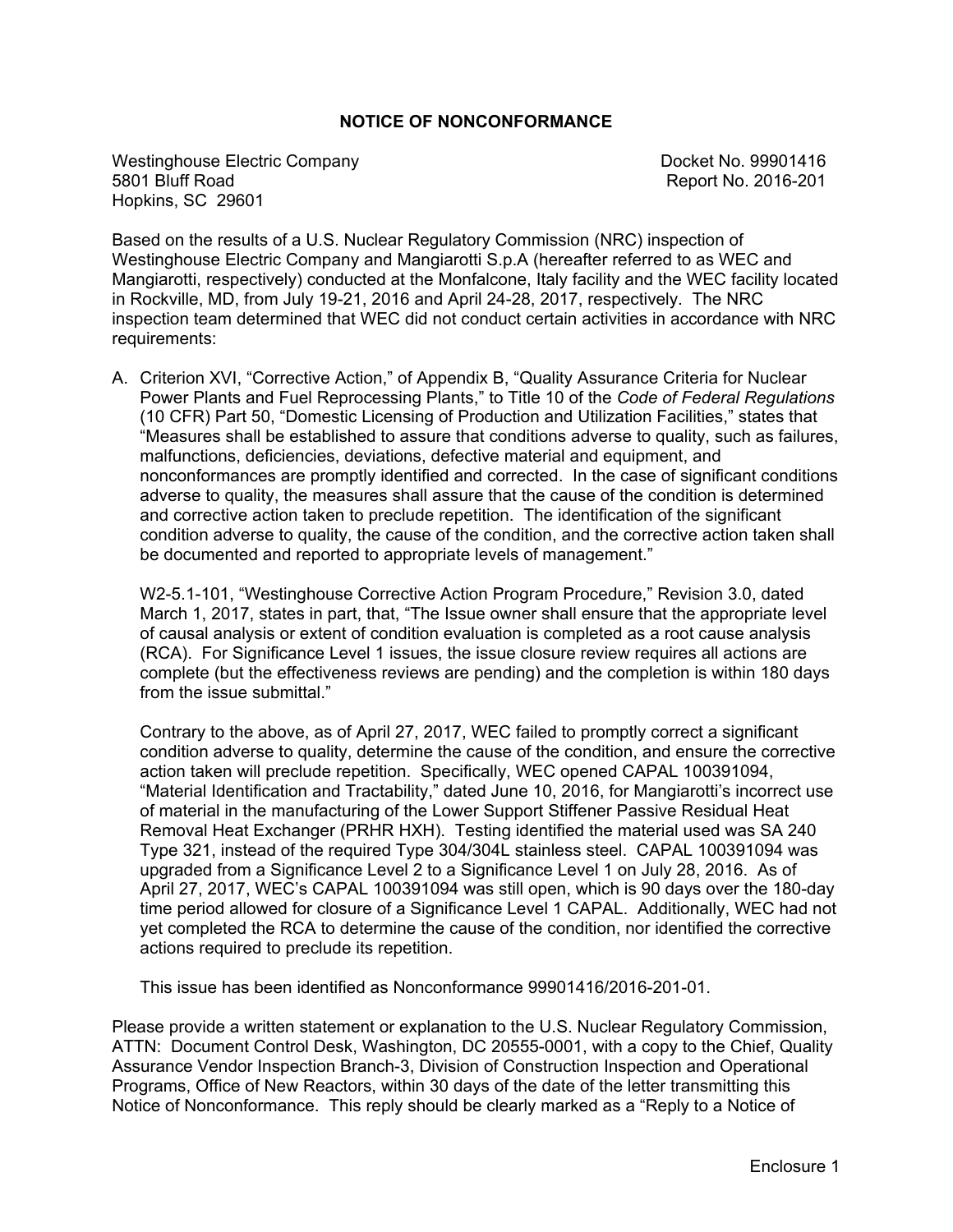Nonconformance" and should include for each noncompliance: (1) the reason for the noncompliance or, if contested, the basis for disputing the noncompliance; (2) the corrective steps that have been and the results achieved; (3) the corrective steps that will be to avoid further noncompliance; and (4) the date when the corrective action will be completed. Where good cause is shown, the NRC will consider extending the response time.

Because your response will be made available electronically for public inspection in the NRC Public Document Room or from the NRC's Agencywide Documents Access and Management System, which is accessible from the NRC Web site at http://www.nrc.gov/readingrm/adams.html, to the extent possible, it should not include any personal privacy, proprietary, or Safeguards Information (SGI) so that the NRC can make it available to the public without redaction. If personal privacy or proprietary information is necessary to provide an acceptable response, then please provide a bracketed copy of your response that identifies the information that should be protected and a redacted copy of your response that deletes such information. If you request that such material be withheld, you must specifically identify the portions of your response that you seek to have withheld and provide in detail the bases for your claim of withholding (e.g., explain why the disclosure of information would create an unwarranted invasion of personal privacy or provide the information required by 10 CFR 2.390(b) to support a request for withholding confidential commercial or financial information). If Safeguards SGI is necessary to provide an acceptable response, please provide the level of protection described in 10 CFR 73.21, "Protection of Safeguards Information: Performance Requirements."

Dated this the 8<sup>th</sup> day of June 2017.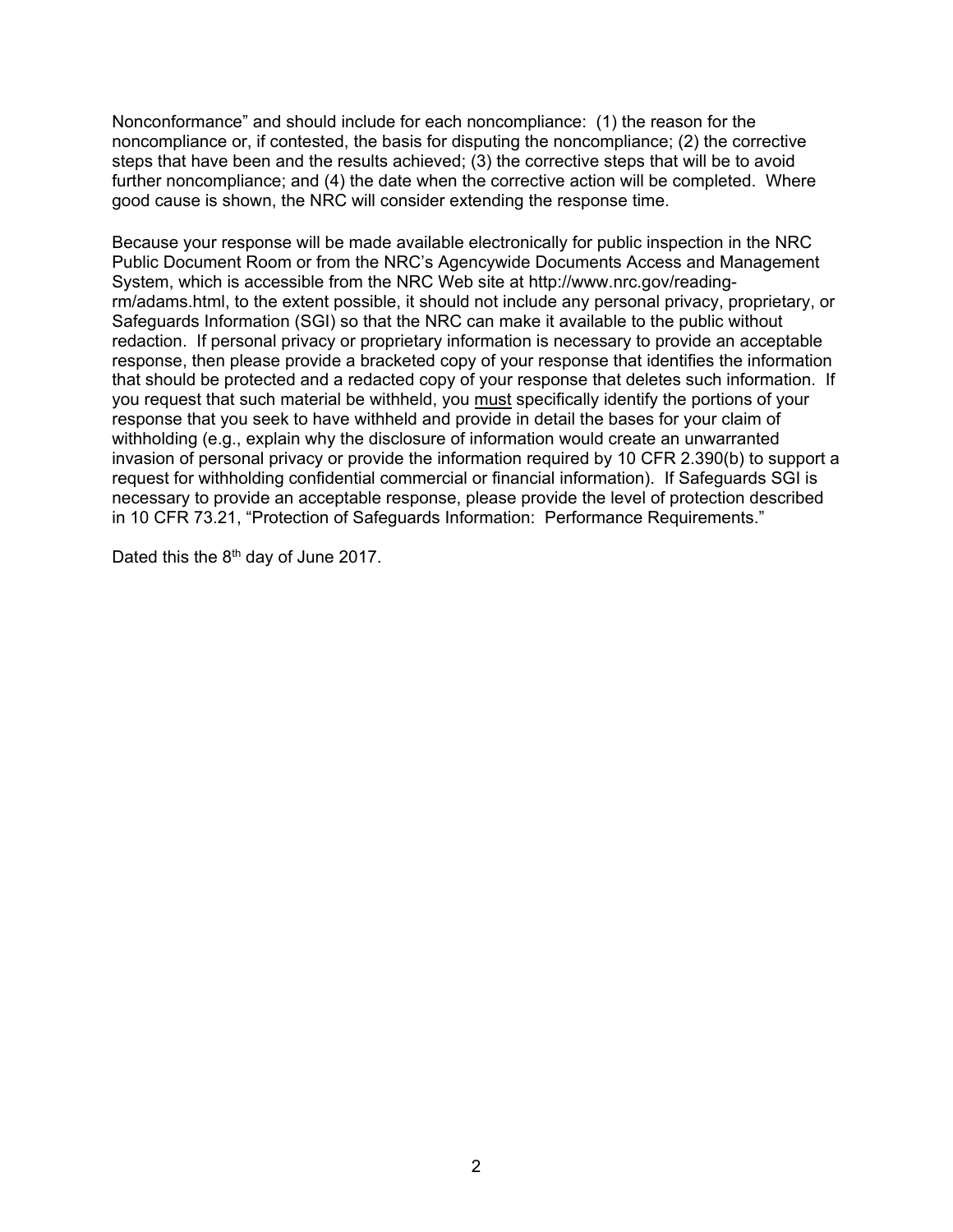### **U.S. NUCLEAR REGULATORY COMMISSION OFFICE OF NEW REACTORS DIVISION OF CONSTRUCTION INSPECTION AND OPERATIONAL PROGRAMS VENDOR INSPECTION REPORT**

| Docket No.:                       | 99901416                                                                                                                                                                                                                         |                                    |                                                                            |
|-----------------------------------|----------------------------------------------------------------------------------------------------------------------------------------------------------------------------------------------------------------------------------|------------------------------------|----------------------------------------------------------------------------|
| Report No.:                       | 99901416/2016-201                                                                                                                                                                                                                |                                    |                                                                            |
| Vendor:                           | Mangiarotti S.p.A<br>Via Timavo, 59<br>34074 Monfalcone<br>Gorizia - Italy<br>Tel: (+39) 0481 - 254500<br><b>Westinghouse Electric Company</b><br>11333 Woodglen Drive, Suite 202<br>Rockville, MD 20852<br>(301) 881-7040       |                                    |                                                                            |
| Vendor Contact:                   | Mr. Russell Bastyr, Vice President<br>NF&CM Quality and Performance Improvement<br><b>Westinghouse Electric Company</b><br>5801 Bluff Road<br>Hopkins, SC 29601<br>(803) 647-1843                                                |                                    |                                                                            |
| <b>Nuclear Industry Activity:</b> | Mangiarotti manufactures and tests nuclear island equipment,<br>pressurizers, steam generators and heat exchangers for the<br>Vogtle and VC Summer construction sites. Mangiarotti is located<br>in Monfalcone (Gorizia), Italy. |                                    |                                                                            |
| <b>Inspection Dates:</b>          | July 19-22, 2016 and April 24-27, 2017                                                                                                                                                                                           |                                    |                                                                            |
| <b>Inspection Team Leader</b>     | Aaron Armstrong                                                                                                                                                                                                                  |                                    | NRO/DCIP/QVIB-1 (Westinghouse Lead)<br>(Mangiarotti Team)                  |
| Inspectors:                       | <b>Paul Prescott</b><br>Ashley Ferguson<br><b>Taylor Lamb</b>                                                                                                                                                                    | NRO/DCIP/QVIB-3 (Mangiarotti Lead) | NRO/DCIP/QVIB-3 (Westinghouse Team)<br>NRO/DCIP/QVIB-3 (Westinghouse Team) |
| Approved by:                      | Kerri A. Kavanagh, Chief<br>Quality Assurance Vendor Inspection Branch-3<br>Division of Construction Inspection<br>and Operational Programs<br>Office of New Reactors                                                            |                                    |                                                                            |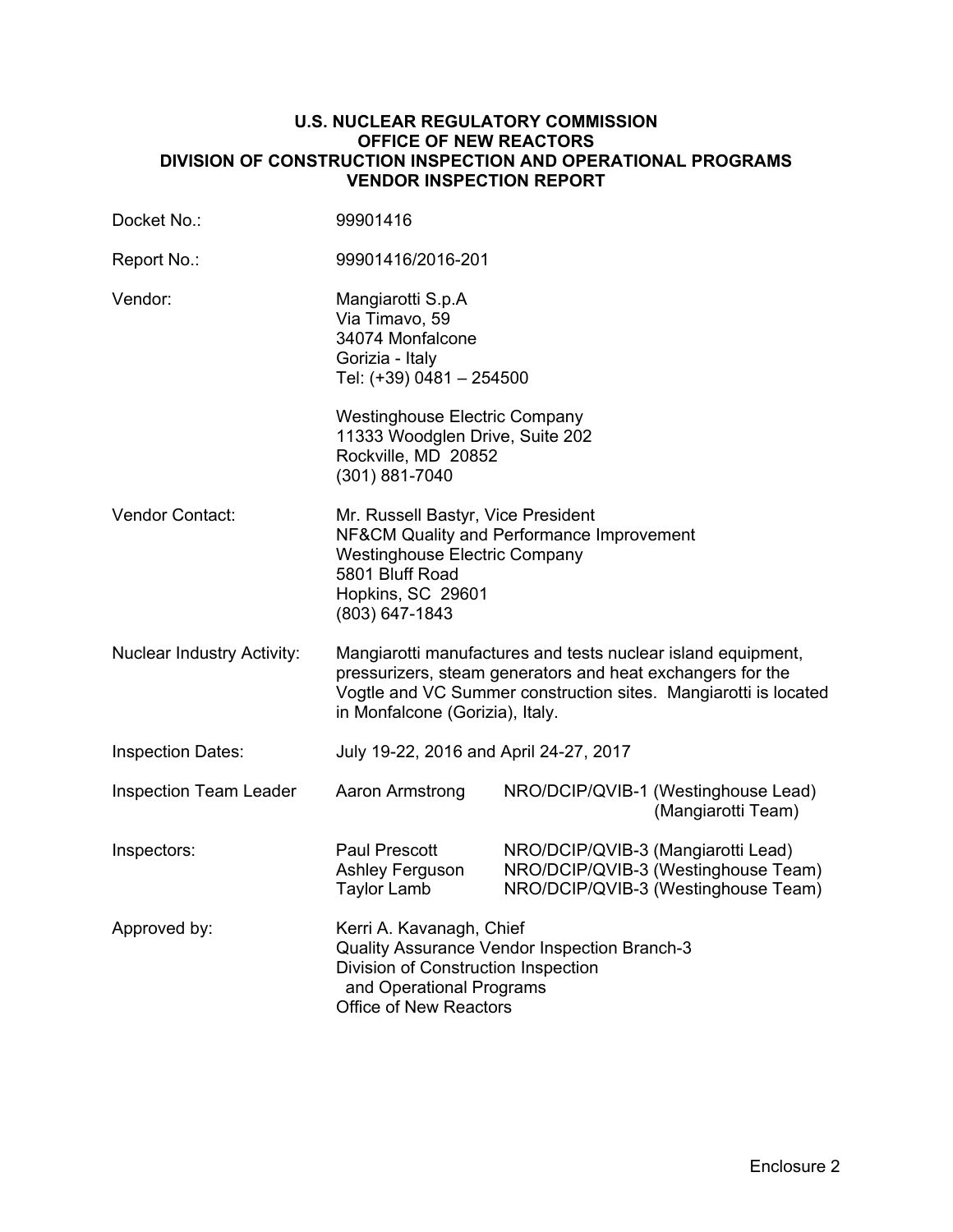# **EXECUTIVE SUMMARY**

### Mangiarotti S.p.A. 99901416/2016-201

The U.S. Nuclear Regulatory Commission (NRC) staff conducted a vendor inspection at the Mangiarotti S.p.A. (hereafter referred to as Mangiarotti) facility to verify that it had implemented an adequate quality assurance (QA) program that complies with the requirements of Appendix B, "Quality Assurance Criteria for Nuclear Power Plants and Fuel Reprocessing Plants," to Title 10 of the *Code of Federal Regulations* (10 CFR) Part 50, "Domestic Licensing of Production and Utilization Facilities." In addition, the NRC inspection also verified that Mangiarotti implemented a program under 10 CFR Part 21, "Reporting of Defects and Noncompliance," that met the NRC's regulatory requirements. The NRC inspection team conducted an inspection from July 19 through July 22, 2016. This inspection was held open to allow Westinghouse Electric Company (WEC) time to complete the corrective actions associated with issues related to Mangiarotti's control of purchased material and services identified during an audit by WEC for the acquisition of Mangiarotti. The NRC conducted a closeout inspection at the WEC facility in Rockville, MD from April 24 through April 27, 2017. This was the second inspection of the Monfalcone facility.

This technically-focused inspection specifically evaluated the fabrication activities for safety-related systems, structures, and components at Mangiarotti for the WEC AP1000 reactor design. Additionally this inspection focused on the implementation of corrective actions by WEC to address issues regarding Mangiarotti's controls for purchased of materials and services.

Some of the specific activities observed for the AP1000 Passive Residual Heat Removal Heat Exchanger by the NRC inspection team included:

- Welding per Mangiarotti's W1-DFW-18-00-002, Revision 5, dated March 14, 2014, "AP1000 Passive Residual Heat Removal Heat Exchanger [PRHR HXH]"
- Nondestructive Examination (NDE) Visual Examination testing per Mangiarotti's W1-SPG-00-00-001, Revision 1, dated November 9, 2010, "AP1000 Passive Residual Heat Removal Heat Exchanger PRHR: Visual Examination."
- NDE Liquid Penetrant testing per Mangiarotti's W1-SPG-00-00-003, Revision 1, dated November 12, 2010, "AP1000 Passive Residual Removal Heat Exchanger Liquid Penetrant Examination on Material and Welds."

These regulations served as the bases for the NRC inspection:

- Appendix B to 10 CFR Part 50
- 10 CFR Part 21

During the course of this inspection, the NRC inspection team implemented Inspection Procedure (IP) 43002, "Routine Inspections of Nuclear Vendors," dated January 27, 2017, IP 43003, "Reactive Inspections of Nuclear Vendors," dated December 14, 2015, IP 43004, "Inspection of Commercial-Grade Dedication Programs," dated January 1, 2017, and IP 36100, "Inspection of 10 CFR Part 21 and Programs for Reporting Defects and Noncompliance," dated February 13, 2012.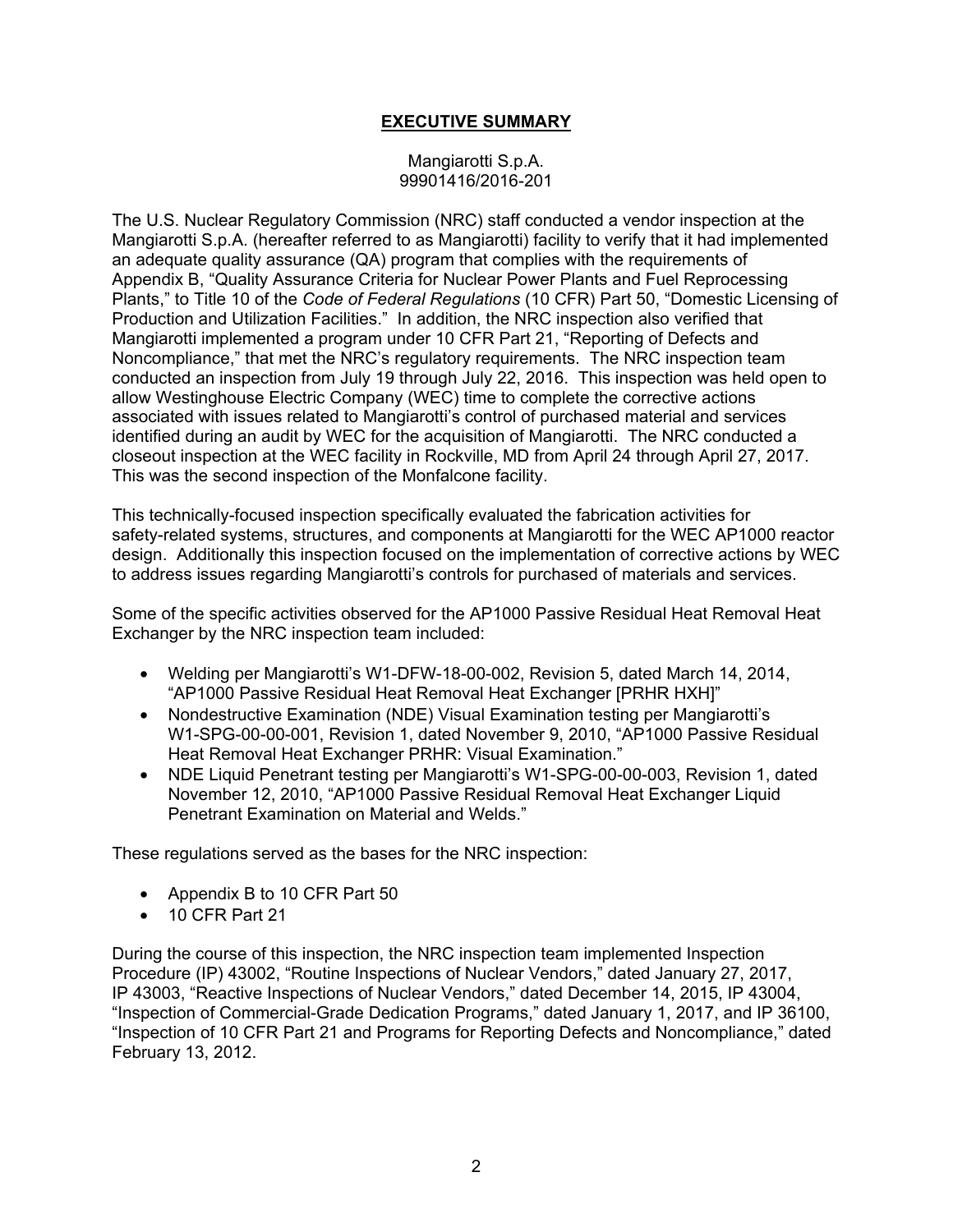The NRC inspection team concluded that Mangiarotti's QA policies and procedures comply with the applicable requirements of Appendix B to 10 CFR Part 50 and 10 CFR Part 21, and that Mangiarotti personnel are implementing these policies and procedures effectively, with one exception. The NRC inspection team concluded that WEC had not taken prompt corrective action or identified the cause of a significant condition adverse to quality related to WEC's identification of Mangiarotti's incorrect use of material for the manufacturing of the AP1000 Lower Support Stiffener for the PRHR HXH. The results of this inspection are summarized below.

### Nonconforming Materials, Parts, or Components and Corrective Action

The NRC inspection team concluded that WEC did not adequately implement its corrective action program in accordance with the regulatory requirements of Criterion XVI, "Corrective Action," of Appendix B to 10 CFR Part 50. The NRC inspection team issued Nonconformance 99901416/2016-201-01 for WEC's failure to promptly correct a significant condition adverse to quality, determine the cause of the condition, and ensure the corrective actions taken would preclude repetition. Specifically, WEC identified Mangiarotti's incorrect use of material for the manufacturing of the AP1000 Lower Support Stiffener for the PRHR HXH in Corrective Action Prevention and Learning (CAPAL) 100391094, which was categorized as a significant condition adverse to quality. CAPAL 100391094 was still in process at the time of the inspection, which was 90 days passed the 180-day time period allowed per WEC's corrective action procedure for closure of Significance Level 1 issues. In addition, at of the time of this inspection, WEC had not yet completed the Root Cause Analysis (RCA) to determine the cause of the condition, nor identified the corrective actions required to preclude its repetition.

### Oversight of Contracted Activities

The NRC inspection team concluded that Mangiarotti is implementing its control of purchased material, equipment, and services in accordance with the regulatory requirements of Criterion VII of Appendix B to 10 CFR Part 50. Based on the limited sample of documents reviewed and interviews conducted, the NRC inspection team also determined that Mangiarotti is adequately implementing its policies and procedures associated with the control of purchased material, equipment, and services. No findings of significance were identified.

#### Control of Special Processes

The NRC inspection team concluded that Mangiarotti is implementing its special processes program in accordance with the regulatory requirements of Criterion IX of Appendix B to 10 CFR Part 50. Based on the limited sample of documents reviewed and interviews conducted, the NRC inspection team also determined that Mangiarotti is adequately implementing its policies and procedures associated with the use of controlling special processes. No findings of significance were identified.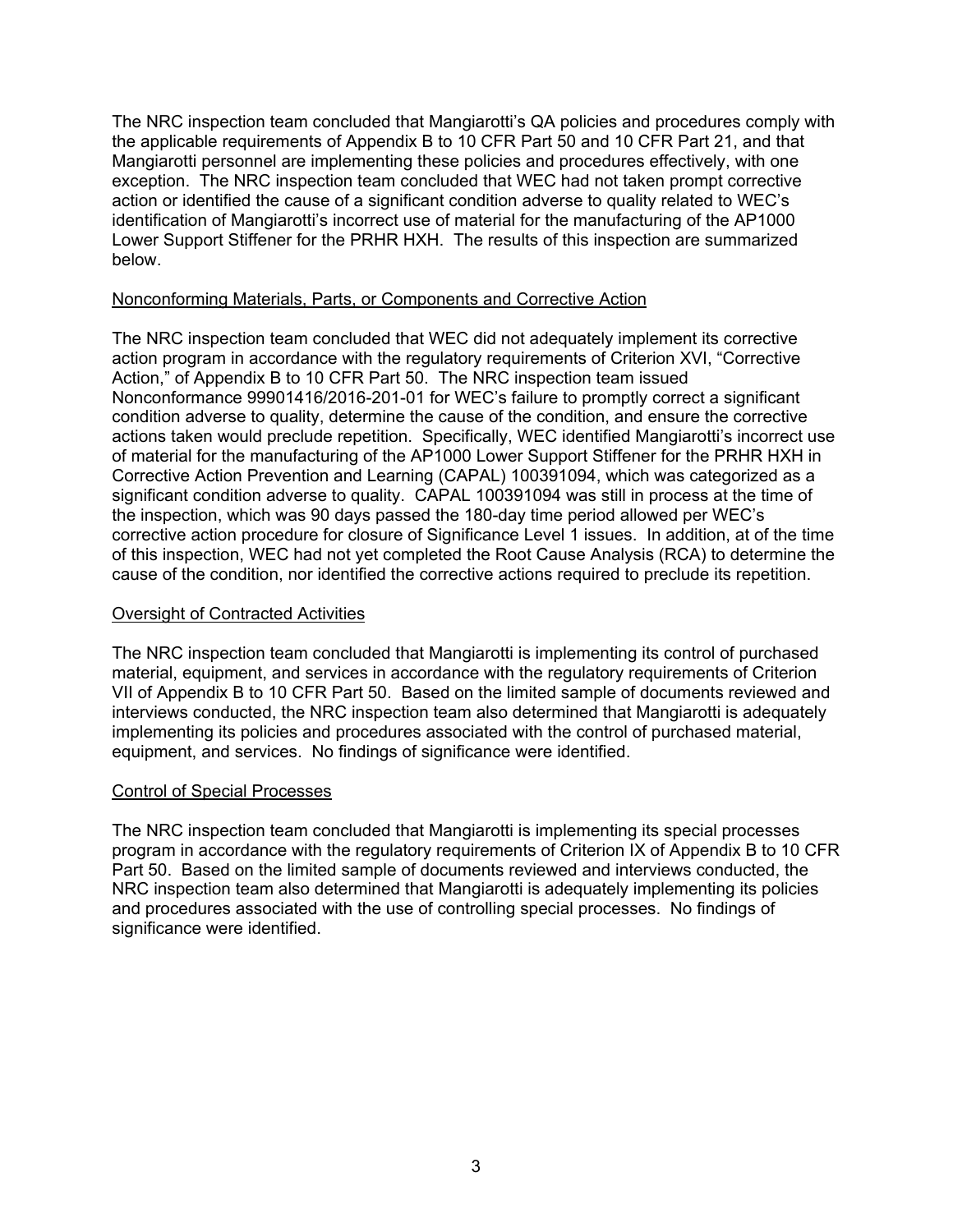# **REPORT DETAILS**

### 1. 10 CFR Part 21 Program

### a. Inspection Scope

The NRC inspection team reviewed Mangiarotti S.p.A's (hereafter referred to as Mangiarotti) policies and implementing procedures that govern Mangiarotti's 10 CFR Part 21, "Reporting of Defects and Noncompliance," program to verify compliance with the regulatory requirements. In addition, the NRC inspection team evaluated the 10 CFR Part 21 postings and a sample of Mangiarotti's purchase orders (POs) for compliance with the requirements of 10 CFR 21.21, "Notification of Failure to Comply or Existence of a Defect and its Evaluation," and 10 CFR 21.31, "Procurement Documents." The NRC inspection team also verified that Mangiarotti's nonconformance and corrective action procedures provide a link to the 10 CFR Part 21 program.

The NRC inspection team reviewed the Part 21 evaluation conducted for the release of product as indeterminate quality as a result of Mangiarotti's inadequate performance of supplier oversight. The NRC inspection team's review included the corrective actions associated Corrective Action Prevention and Learning (CAPALs) identified in Sections 2.b.1. through b.7. of this inspection report. The CAPALs detailed Westinghouse Electric Company's (WEC's) actions to address the issues concerning components being fabricated of indeterminate material. The NRC inspection team's subsequent review of the CAPALs found that WEC addressed this potentially significant safety issue by nondestructive examination (NDE) of the materials for the components related to domestic AP1000 projects. The NRC inspection team's review of the associated NDE reports determined that except for one example, the proper material was used for component fabrication. However, there is one component at Vogtle that has yet to be tested. This component is identified for subsequent testing prior to use.

The NRC inspection team also discussed the 10 CFR Part 21 program with Mangiarotti's management and technical staff. The attachment to this inspection report lists the documents reviewed and personnel interviewed by the NRC inspection team.

#### b. Observations and Findings

No findings of significance were identified.

c. Conclusion

The NRC inspection team concluded that Mangiarotti is implementing its 10 CFR Part 21 program in accordance with the regulatory requirements of 10 CFR Part 21. Based on the limited sample of documents reviewed, the NRC inspection team also determined that Mangiarotti is implementing its policies and procedures associated with the 10 CFR Part 21 program. No findings of significance were identified.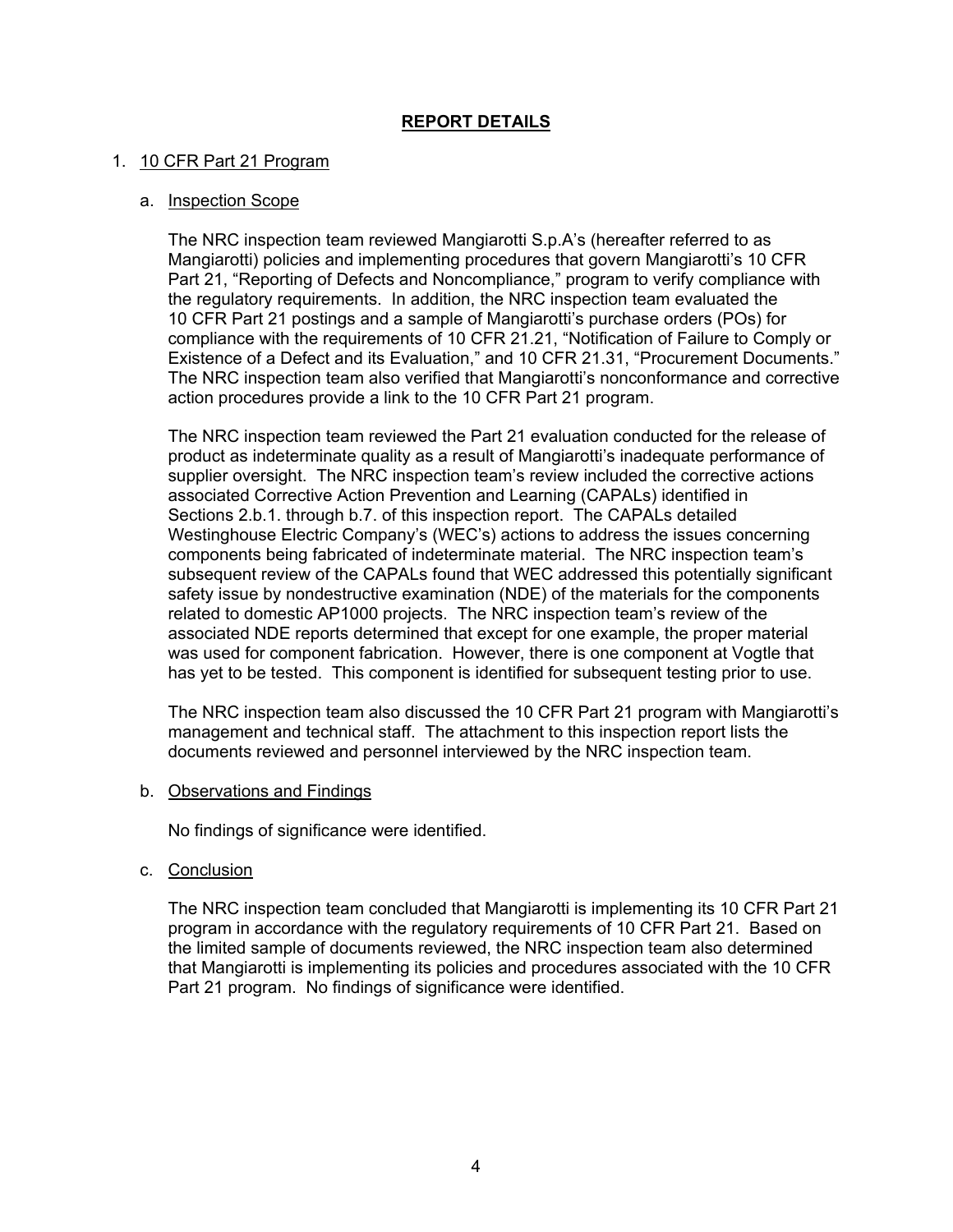### 2. Nonconforming Materials, Parts, or Components and Corrective Action

### a. Inspection Scope

The NRC inspection team reviewed Mangiarotti's and WEC's policies and implementing procedures that govern the control of nonconformances to verify compliance with the requirements of Criterion XV, "Nonconforming Materials, Parts, or Components," and Criterion XVI, "Corrective Action," of Appendix B to 10 CFR Part 50. The NRC inspection team also discussed the nonconformance and corrective action programs with Mangiarotti's and WEC's management and technical staff. The attachment to this inspection report lists the documents reviewed and personnel interviewed by the NRC inspection team.

### b. Observations and Findings

### b.1 Corrective Actions Associated with CAPALS 100389541, 100395799, and 100395812

The NRC inspection team reviewed WEC CAPALS 100389541, 100395799, and 100395812 issued to address Mangiarotti's failure to complete the ultrasonic testing (UT) examinations on the supports of the PRHR HXH, on the base plate material beneath the accumulator tank skirt attachment welds upon completion of the welds, and on the Core Makeup Tank (CMT) support legs upon completion of the welds. As a corrective action, WEC directed Mangiarotti to complete the required UT examinations in the field in accordance with the American Society of Mechanical Engineers (ASME) Boiler and Pressure Vessel Code (Code) Section III requirements.

The NRC inspection team reviewed the UT examination reports to verify that the NDE was performed in accordance with ASME Section III. The NRC inspection team noted that the UT examination for the welds on the CMT support legs was scheduled, but had not yet been completed; however, WEC had segregated and placed Hold tags on the CMTs through the nonconformances and disposition process at VC Summer and Vogtle sites.

Based on the review of the UT examination results, and other associated documents, the NRC inspection team determined that WEC's corrective actions to address Mangiarotti's failure to perform NDE for the PRHR HXH, CMT and the Accumulator met the requirements of Appendix B to 10 CFR Part 50

#### b.2 Corrective Actions Associated with CAPAL100391094

The NRC inspection team reviewed CAPAL 100391094, dated June 16, 2016, issued by WEC, which identified material used by Mangiarotti for the manufacturing of the PRHR HXH Lower support stiffeners for AP1000 plants were tested and found to be a different type of material than what was required. Testing for the lower support stiffener indicated the material to be SA 240 Type 321, instead of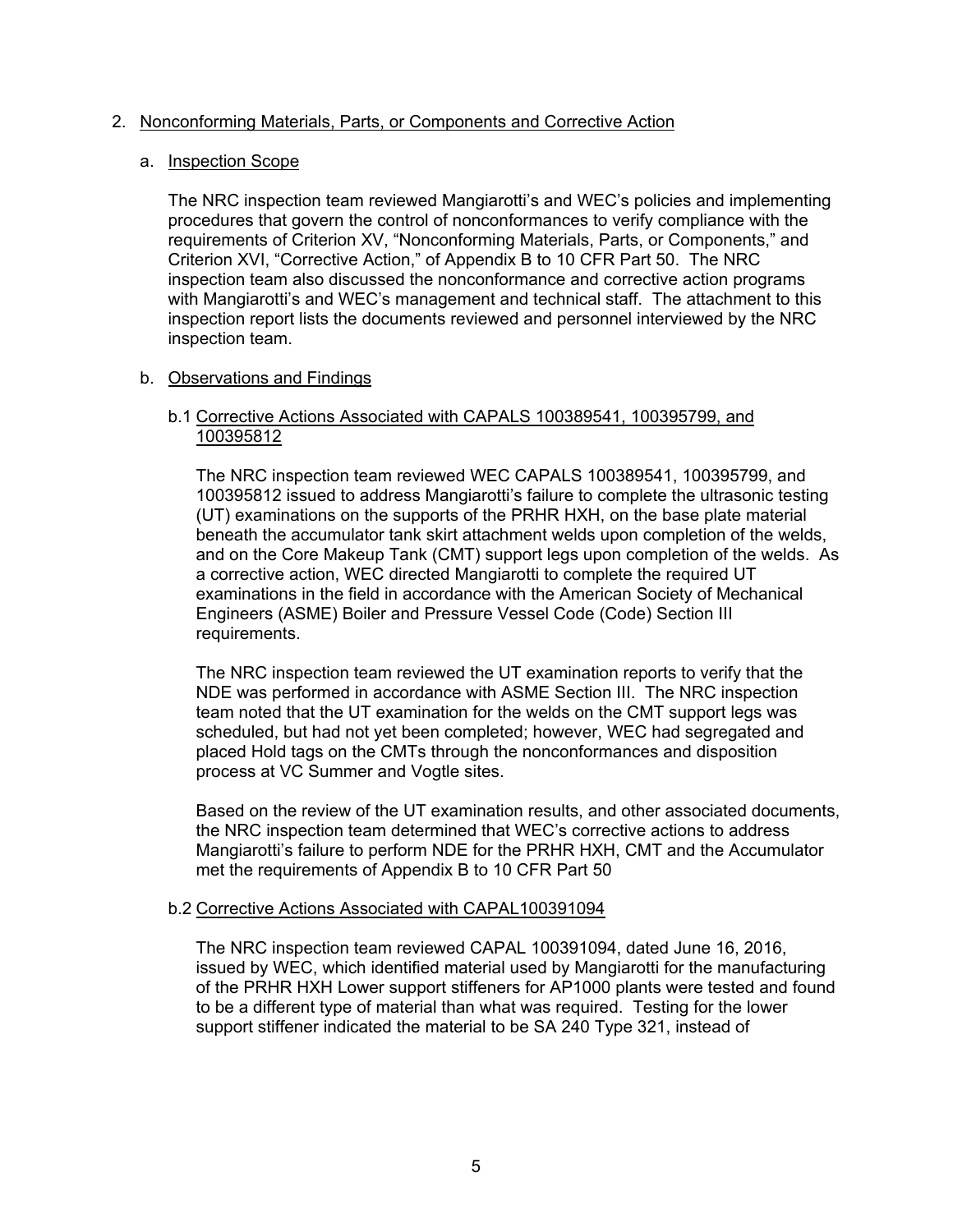Type 304/304L stainless steel. On July 7, 2016, WEC's Issue Review Committee determined CAPAL 100391094 should be escalated to a Significance Level 1.

The NRC inspection team reviewed WEC's procedure W2-5.1-101, "Westinghouse Corrective Action Program Procedure," Revision 3.0, dated March 1, 2017, state that issues with a Significance Level 1 require a Root Cause Analysis (RCA) and is conducted in accordance with WEC's procedure W2-5.1-103, "Root Cause Analysis." As a note, W2-5.1-101, Revision 3 was the active procedure at the time of this inspection, and the earlier revisions of this procedure contained the same timing and evaluation requirements. The Significance Level 1 RCA investigation is to be completed 40 days from the issues submittal and approved by the corrective action review board 45 days after the issues submittal. Procedure W2-5.1-101 also states that Significance Level 1 have all actions completed, but an effectiveness review is pending, within 180 days after the issues submittal.

The NRC inspection team noted as of April 27, 2017, WEC's CAPAL 100391094 was still open, which is 90 days over the 180-day time period allowed for closure of a Significance Level 1 CAPAL. Additionally, WEC had not yet completed the RCA that is required to be competed 45 days from the date of CAPAL issue to determine the cause of the condition, nor had WEC identified the corrective actions required to preclude repetition. The NRC inspection team and WEC discussed this issue and the inspection team determined that without completing the RCA, WEC could not determine the cause of the material identification and traceability condition, and ensure the corrective action taken will preclude its repetition. The NRC inspection team reviewed WEC's evaluations, testing and disposition of material with indeterminate quality and determined WEC met some of the requirements of Appendix B to 10 CFR Part 50; however, the NRC inspection team issued Nonconformance 99901416/2016-201-01 for WEC's failure to assure that significant conditions adverse to quality are promptly corrected, determine the cause of the condition, and ensure the corrective action taken will preclude repetition.

#### b.3 Corrective Actions Associated with CAPAL 100398394

The NRC inspection team reviewed CAPAL 100398394 that WEC issued to address that the commercial dedication instruction for machining activities for the AP1000 Auxiliary Building Wall 11 Blowdown Line, used by Mangiarotti, was not in compliance with commercial-grade dedication industry guidance regarding qualification and experience of personnel performing activities. WEC's corrective actions included a revision to commercial dedication instructions, W1-CDI-00-00-001 and W1-CDI-00-00-002 to include skills, experience, and qualification of personnel as a critical characteristic.

Based on the review of W1-CDI-00-00-001 and W1-CDI-00-00-002, the NRC inspection team determined that the revised commercial dedication instructions did not identify objective acceptance criteria; specifically, the degree of training, education, or qualification required to provide reasonable assurance of the acceptability of the services being procured. WEC generated CAPAL 100466573 to address this issue.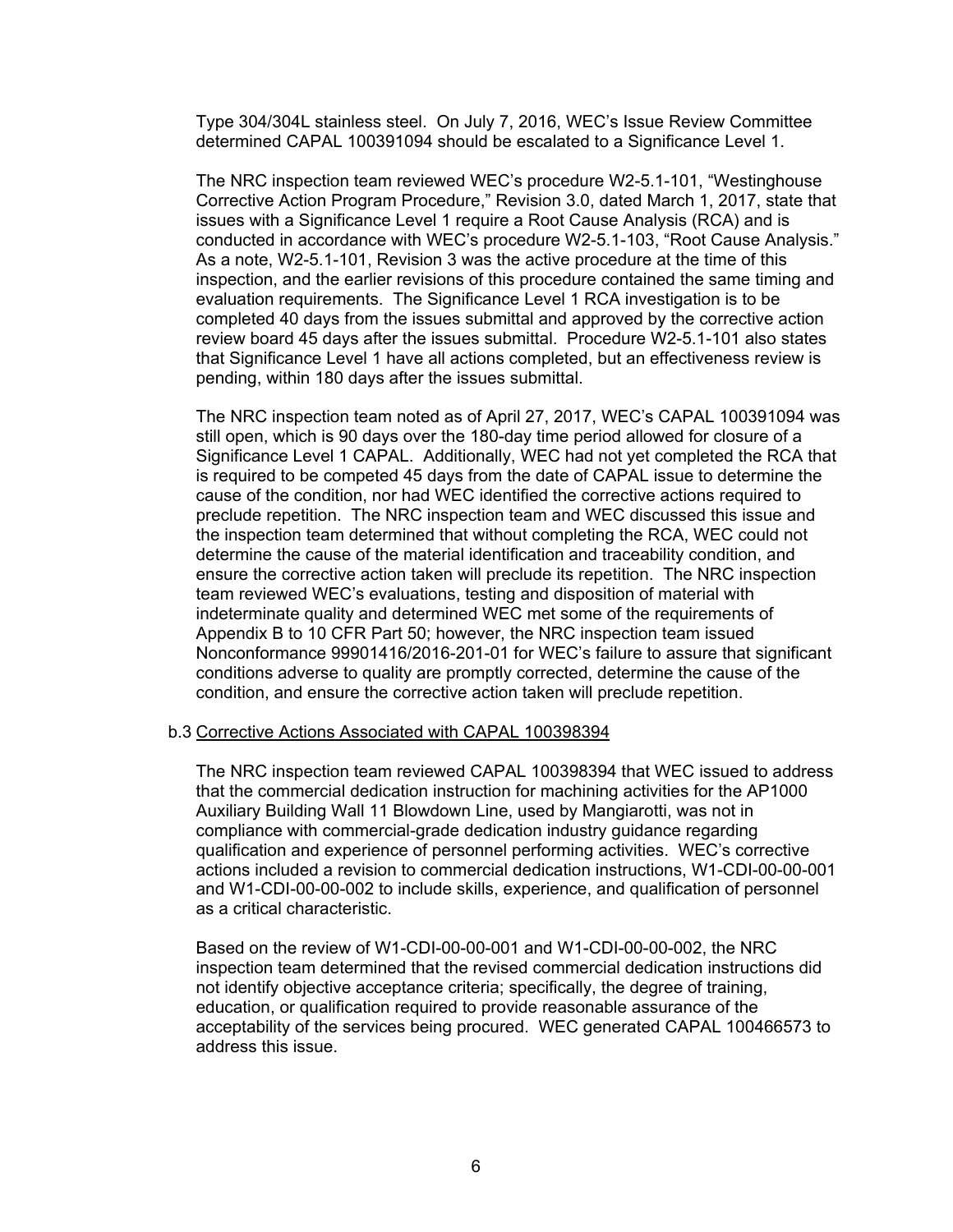#### b.4 Corrective Actions Associated with CAPAL 100398618

The NRC inspection team reviewed CAPAL 100398618 that WEC issued to address Mangiarotti's failure to use the Engineering and Design Coordination Report (E&DCR) process, as required by procedure, to request a material substitution for replacement flanges used on the AP1000 accumulator tank. Mangiarotti requested the material substitution via Deviation Notice W4-DN-00-00-018. WEC identified that although the engineering justification is required to be documented in the E&DCR, Mangiarotti had documented the technical basis and justification for the material substitution in the As-Built Report and Design Report. As a corrective action, WEC conducted training for Mangiarotti's staff regarding the process for material changes.

Based on the review of the training material and logs, the NRC inspection team determined WEC's corrective actions to address the lack of procedure adherence regarding material changes met regulatory the requirements of Appendix B to 10 CFR Part 50.

#### b.5 Corrective Actions Associated with CAPAL 100398651

The NRC inspection team reviewed CAPAL 100398651 that WEC issued to address Mangiarotti's failure to adequately verify and validate sub-suppliers' certificates of conformance (CoCs). As a corrective action, WEC instructed Mangiarotti to revise the procedures governing the review of CoCs and conduct training for the responsible personnel.

Based on the review of procedures governing the review of CoC's and training records, the NRC inspection team determined that WEC's corrective actions for Mangiarotti's review of CoCs met the regulatory requirements of Appendix B to 10 CFR Part 50.

#### b.6 Corrective Actions Associated with CAPAL 100395683

The NRC inspection team reviewed CAPAL 100395683, which identified that core make-up tank diffuser hardware material was purchased by Mangiarotti from a supplier not qualified to the standards of the Mangiarotti's Quality Assurance Program, and was not on Mangiarotti's Qualified Vendors List. As a result, Mangiarotti created a Qualification Control Plan (QCP) for testing material in the Mangiarotti laboratory. Specifically, for verifying the external supplier's core make-up tank inlet diffuser material, the material testing was performed and a Certified Material Test Report (CMTR) was issued verifying the material suitability.

Based on the review of CAPAL 100395683, the QCP for testing material, the changes in the QCP, and the acceptability of the CMTR, the NRC inspection team determined that WEC met the requirements of Appendix B to 10 CFR Part 50.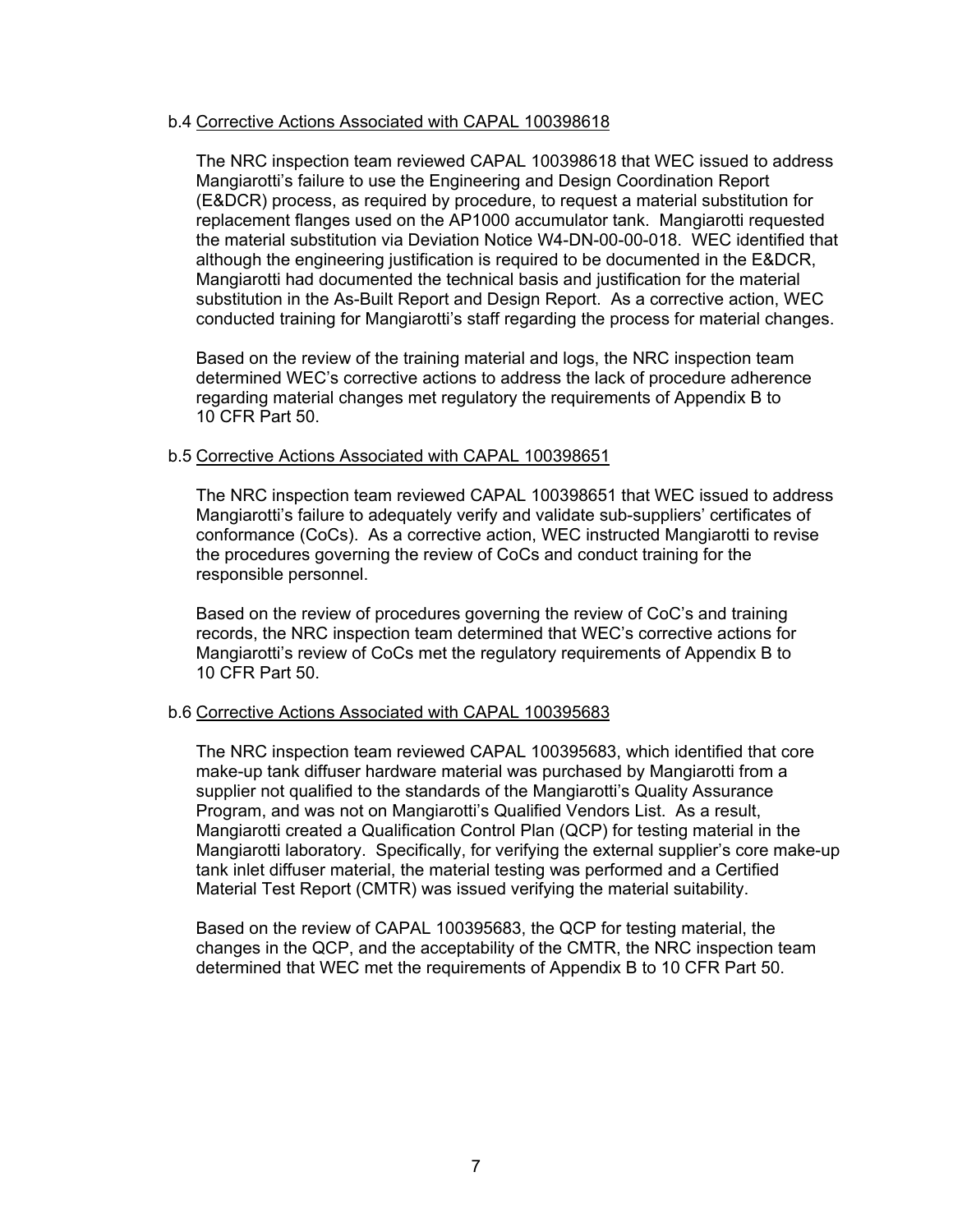### b.7 Corrective Actions Associated with CAPAL 100376707

The NRC inspection reviewed CAPAL 100376707 WEC issued to address several potential problems and inconsistencies identified in many of the supplier audits performed by Mangiarotti.

Based on the review of the WEC's Apparent Cause Analysis (ACA), audit plan improvements, results of subsequent re-audits, testing performed on material of indeterminate quality, clarifications for internal audit teams and the revised expectations for auditing, the NRC inspection team determined that WEC's corrective actions for issues identified with supplier audits performed by Mangiarotti met the requirements of Appendix B to 10 CFR Part 50.

### c. Conclusion

The NRC inspection team issued Nonconformance 99901416/2016-201-01 for WEC's failure to implement the requirements of Criterion XVI, "Corrective Action," of Appendix B to 10 CFR Part 50. Nonconformance 99901416/2016-201-01 cites WEC for failure to promptly correct a significant condition adverse to quality, determine the cause of the condition, and ensure the corrective action taken will preclude repetition. Specifically, WEC opened CAPAL 100391094, "Material Identification and Tractability," dated June 10, 2016, for Mangiarotti's incorrect use of material in the manufacturing of the Lower Support Stiffener PRHR HXH. Testing identified the material used was SA 240 Type 321, instead of the required Type 304/304L stainless steel. CAPAL 100391094 was upgraded from a Significance Level 2 to a Significance Level 1 on July 28, 2016. As of April 27, 2017, WEC's CAPAL 100391094 was still open, which is 90 days over the 180-day time period allowed for closure of a Significance Level 1 CAPAL. Additionally, WEC had not yet completed the RCA to determine the cause of the condition, nor identified the corrective actions required to preclude its repetition.

#### 3. Oversight of Contracted Activities

#### a. Inspection Scope

The NRC inspection team reviewed Mangiarotti's policies and implementing procedures that govern the implementation of its oversight of contracted activities and internal audits program to verify compliance with the requirements of Criterion IV, "Procurement Document Control," Criterion VII, "Control of Purchased Material, Equipment, and Services," and Criterion XVIII, "Audits," of Appendix B to 10 CFR Part 50.

During transition and integration of Mangiarotti to WEC's quality assurance program, WEC conducted several audits of Mangiarotti between 2010 and 2013. During these audits, many programmatic issues within Mangiarotti's program were identified. The NRC inspection team reviewed the corrective actions WEC had Mangiarotti implement to address the programmatic issues.

The NRC inspection team also discussed the oversight of contracted activities and internal audits programs with Mangiarotti's and WEC's management and technical staff. The attachment to this inspection report lists the documents reviewed by the NRC inspection team.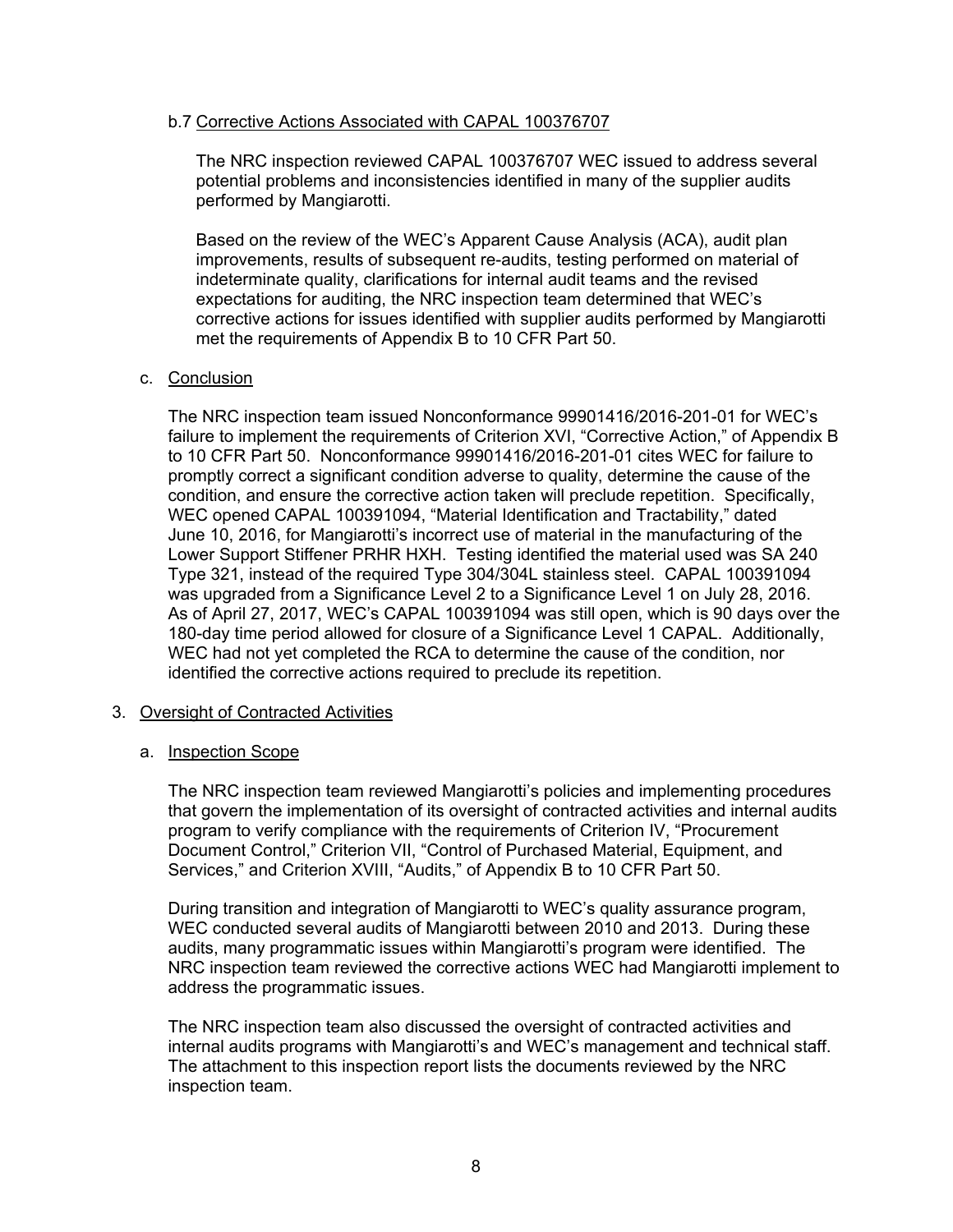### b. Observations and Findings

### b.1 Internal Audit Process Failure to Identify Supplier Issues

During the audit performed by WEC during the acquisition of Mangiarotti, WEC identified several inconsistencies between POs and the qualified scope for suppliers. These issues were not identified during an internal audit WEC conducted after the acquisition of Mangiarotti. WEC opened CAPAL 100376707 to perform an evaluation on how WEC's internal audit program evaluates its supplier assessment program. The CAPAL was also opened to determine necessary improvements and lessons learned.

To disposition the ineffective assessment of suppliers, WEC performed an ACA that identified human error as the cause for WEC's internal audit team failure to assess the supplier qualification program to a sufficient depth. The ACA also identified human error as the reason follow-up audit planning did not identify the weakness in the original supplier qualification assessment, and was not included in the scope for follow-up audits. WEC conducted training to provide the expectations for auditing in these areas. The training covered use of standards and requirements, checklist requirements, procurement document content, procurement document review, receipt inspection, supplier qualification, and procurement of qualified and unqualified source material.

The NRC inspection team reviewed CAPAL 100376707, WEC's ACA evaluation, and training provided to WEC's lead auditors for ineffective supplier assessment. The NRC inspection team determined that the CAPAL, ACA, and training records provided objective evidence that WEC's corrective actions for supplier assessment activities met the requirements of Appendix B to 10 CFR Part 50.

#### b.2 Supplier Quality Assessment Process Failure to Identify Supplier Issues

WEC opened CAPAL 100377436 to perform an investigation as to how WEC's supplier quality assurance had not previously discovered the anomalies identified during the audit of Mangiarotti. The extent of condition focused on critical equipment or service suppliers on WEC's qualified suppliers list.

To disposition the extent of condition of Mangiarotti supplier qualification issues, WEC performed an ACA that identified WEC's and Mangiarotti's management oversight of the auditing process has not been consistent or adequate in focus. WEC's ACA also identified the number of auditors required for the scope of an audit and the proficiency of audit team members had been less than adequate. WEC identified critical equipment/service suppliers that have been audited by supplier quality assessment (SQA) to Appendix B to 10 CFR Part 50 and ASME-NQA requirements. WEC performed evaluations of these sub suppliers to determine the adequacy of the audits performed by SQA. Additionally, WEC developed and implemented guidance which provides detailed instructions for the required composition of audit teams based on the scope of the audit. In addition, WEC developed guidance for implementing the SQA supplier assessment checklist. This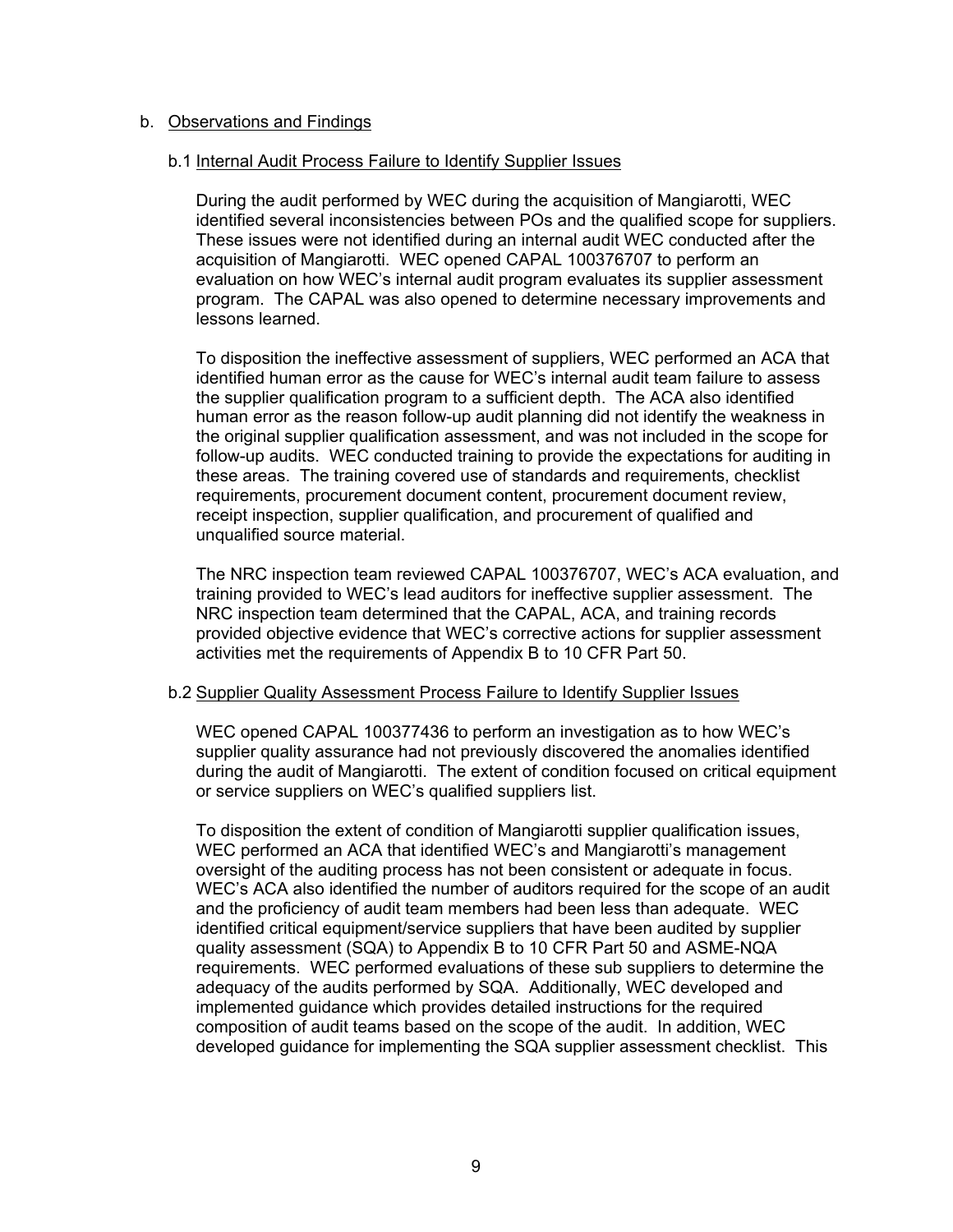document provides guidance for audit team leaders and members on the expectations for answering each question on the audit checklist.

The NRC inspection team reviewed CAPAL 100377436, WEC's ACA evaluation, and training provided to WEC's auditors for the evaluations of critical equipment/service suppliers, guidance for supplier assessments, and WEC's revised guidance on implementing their supplier assessment checklist. The NRC inspection team determined that the CAPAL, ACA, and training and guidance developed and implemented provided objective evidence that WEC's corrective actions for the supplier quality assessment process met the requirements of Appendix B to 10 CFR Part 50.

### b.3 QA Program Audit Reports Render Some Released Product as Indeterminate **Quality**

The results of a WEC limited scope audit of Mangiarotti's safety-related QA Program concluded that Mangiarotti had failed to either properly assess or qualify eleven suppliers prior to issuing them safety-related purchase orders for ASME Code material/services; or failed to dedicate or upgrade the materials or services that were procured, thus resulting in products being released that were of indeterminate quality.

To disposition the safety-related services/materials that were of indeterminate quality, WEC performed supplier quality assessments of Mangiarotti's sub-suppliers utilized in the fabrication of the AP1000 Accumulator Tank, CMT, and Pressurizers. The supplier quality assessments involved performing requalification assessments, traceability assessments, and clarifying the sub-suppliers qualification basis. In addition, WEC performed engineering evaluations of the safety-related services/materials procured from Mangiarotti sub-suppliers which involved clarifying the component safety classification, and issuing and dispositioning deviation notices for nonconforming components.

The NRC inspection team reviewed a sample of the supplier quality assessments to verify that audit reports contained objective evidence of the review of the relevant criteria of Appendix B to 10 CFR Part 50 and of the quality controls that were in place at the time the materials and services used in the fabrication of the AP1000 Accumulator Tank, CMT, and Pressurizers were procured.

The NRC inspection team reviewed the engineering evaluation performed by WEC of Mangiarotti's sub-suppliers utilized for procurement of material. The NRC inspection team observed that WEC verified that suppliers (IBF S.P.A, Forgiatura Morandini S.r.l, and Voestalpine Böhler Welding Austria GmbH) used by Mangiarotti for the procurement of materials for the Pressurizer, CMT, Accumulator, and PRHR HXH were certified to provide material under ASME Code Section III, NCA-3800. For suppliers which provided ASME Code materials, that were not qualified under ASME Code, Section III, NCA-38000, WEC verified that Mangiarotti implemented NCA-3885.5, "Utilization of Unqualified Source Material." For the items identified as having insufficient qualifications in accordance with NCA-3855.5 (locking plates,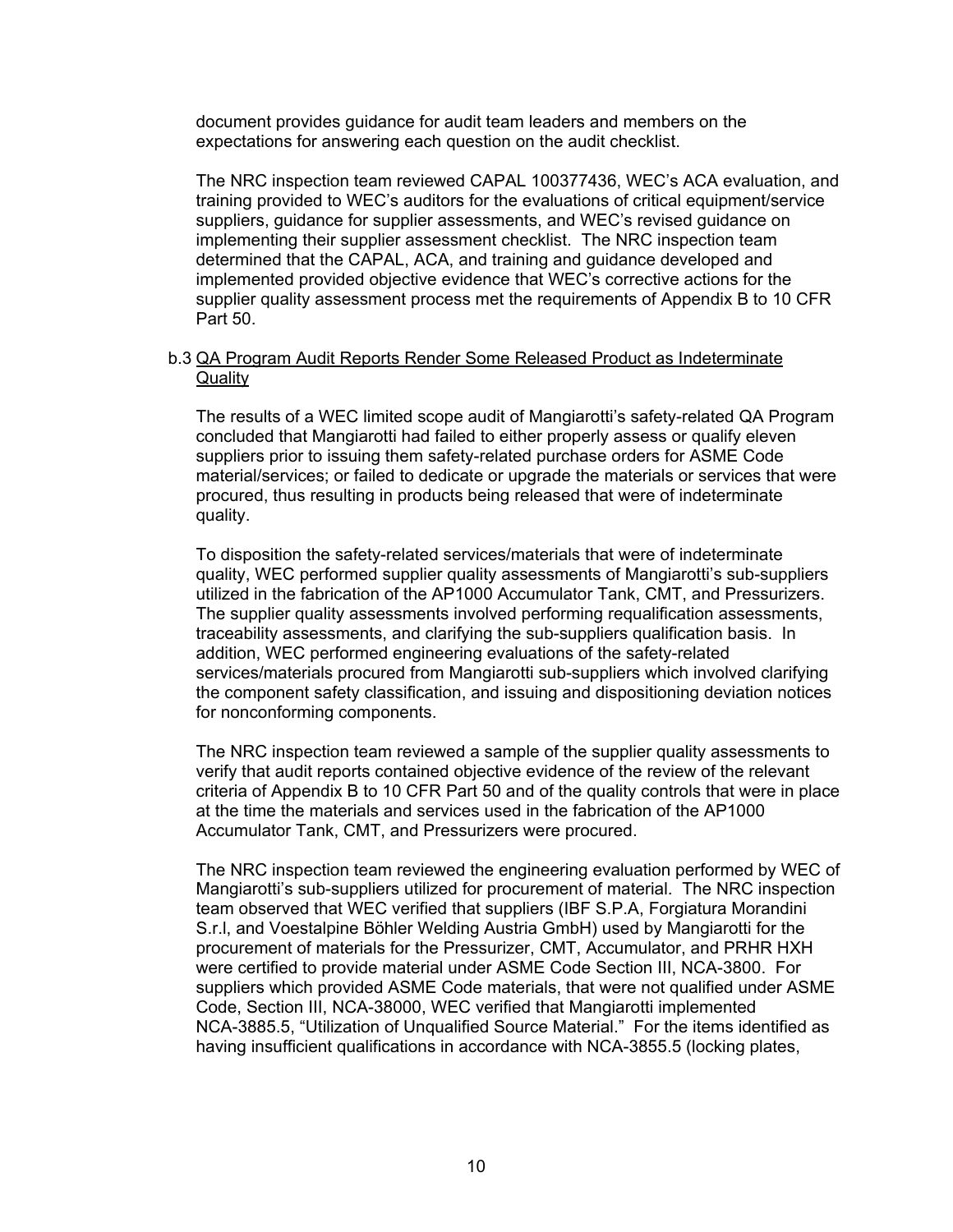lower stiffener plates, and retention plates), the NRC inspection team observed that WEC performed additional chemical and physical testing to qualify the material.

The NRC inspection team also reviewed the evaluation performed by WEC of Mangiarotti sub-suppliers (Tecno-Test SRL, Q Techna, GP Services) utilized to perform NDE services such as UT. The NRC inspection team observed that WEC verified that personnel performing NDE were qualified and certified under Mangiarotti's QAP which met the requirements of Appendix B to 10 CFR Part 50 and ASME Code specifications.

For the suppliers utilized by Mangiarotti (Vostalpine, RTM Breda, Forgiatura Vienna, Outokumpu) to provide chemical analysis testing services in support of CMTRs, the NRC inspection team observed that WEC verified that the supplier was a Qualified Material Organization (QMO) under ASME Code, Section III, NCA-38000. For suppliers that were not a QMO, WEC performed a commercial grade survey of the supplier to verify adequate programmatic controls for the criterial characteristics related to material testing that were in place at the time services were procured.

The NRC inspection team determined that for the sample of engineering evaluations and supplier assessments reviewed, WEC had provided reasonable assurance that the materials and services procured from Mangiarotti's sub-suppliers conformed to the requirements of Appendix B to 10 CFR Part 50 and ASME Code specifications.

c. Conclusion

The NRC inspection team concluded that WEC is implementing its oversight of contracted activities in accordance with the regulatory requirements of Criterion IV, "Procurement Document Control," Criterion VII, "Control of Purchased Material, Equipment, and Services," and Criterion XVIII, "Audits," of Appendix B to 10 CFR Part 50. Criterion IX of Appendix B to 10 CFR Part 50. Based on the limited sample of documents reviewed and interviews conducted, the NRC inspection team also determined that WEC is adequately implementing its policies and procedures associated with oversight of contracted activities. No findings of significance were identified.

#### 4. Control of Special Processes

#### a. Inspection Scope

The NRC inspection team reviewed Mangiarotti's policies and implementing procedures that govern manufacturing controls to verify compliance with the regulatory requirements of Criterion IX, "Control of Special Processes," of Appendix B to 10 CFR Part 50.

For welding activities, the NRC inspection team reviewed shop travelers, weld procedure specifications (WPS), supporting procedure qualification records (PQRs), welder qualifications, ASME Code data reports, and the calibration certificates of the welding equipment. The NRC inspection team verified that the applicable welding data; such as weld material and heat/lot number, WPS, inspection procedures used, the final inspection results were recorded in accordance with the applicable Mangiarotti procedures and instructions; and the welding data was recorded on the associated weld record for each weld.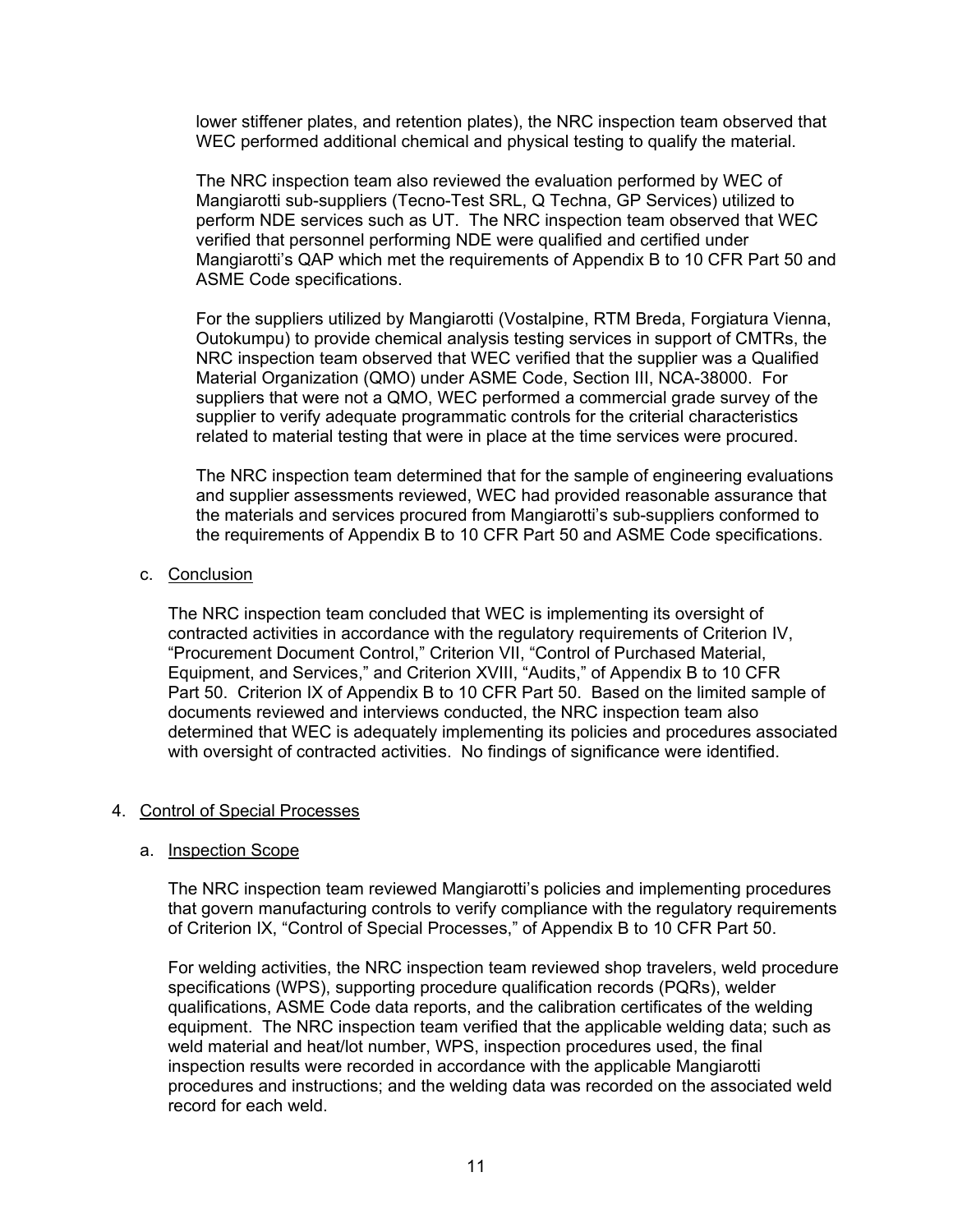In addition, the NRC inspection team observed weld material storage and verified that weld material was adequately controlled, including that flux covered weld electrodes were either in hermetically sealed containers or kept in baking/portable ovens to control the moisture content within the requirements of the applicable filler metal specification and ASME Code Section III. The NRC inspection team verified that calibrated thermocouples/ovens were used and had valid calibration documentation in accordance with applicable Mangiarotti procedures. The NRC inspection team also verified that weld material was controlled at all times until its consumption.

The NRC inspection team reviewed the associated welder qualification records and confirmed that the welders had completed the required training and had maintained their qualifications in accordance with Mangiarotti procedures. The NRC inspection team also verified that the applicable procedure for welder qualification met the requirements of ASME Code (Sections III and IX).

The NRC inspection team discussed the manufacturing and special process programs with Mangiarotti's management and technical staff. The attachment to this inspection report lists the documents reviewed by the NRC inspection team.

#### b. Observations and Findings

No findings of significance were identified.

c. Conclusion

The NRC inspection team concluded that Mangiarotti is implementing its special processes program in accordance with the regulatory requirements of Criterion IX, "Control of Special Processes," of Appendix B to 10 CFR Part 50. Based on the limited sample of documents reviewed and interviews conducted, the NRC inspection team also determined that Mangiarotti is adequately implementing its policies and procedures associated with the control of special processes. No findings of significance were identified.

### 5. Entrance and Exit Meetings

On July 19-21 2016 and April 24-27 2017, the NRC inspection team discussed the scope of the inspection with Russell Bastyr and other members of WEC and Mangiarotti's management and technical staff. On April 27, 2017, the NRC inspection team presented the inspection results and observations during an exit meeting with Russell Bastyr, and other members of WEC and Mangiarotti's management and technical staff. The attachment to this report lists the attendees of the entrance and exit meetings, as well as those individuals whom the NRC inspection team interviewed.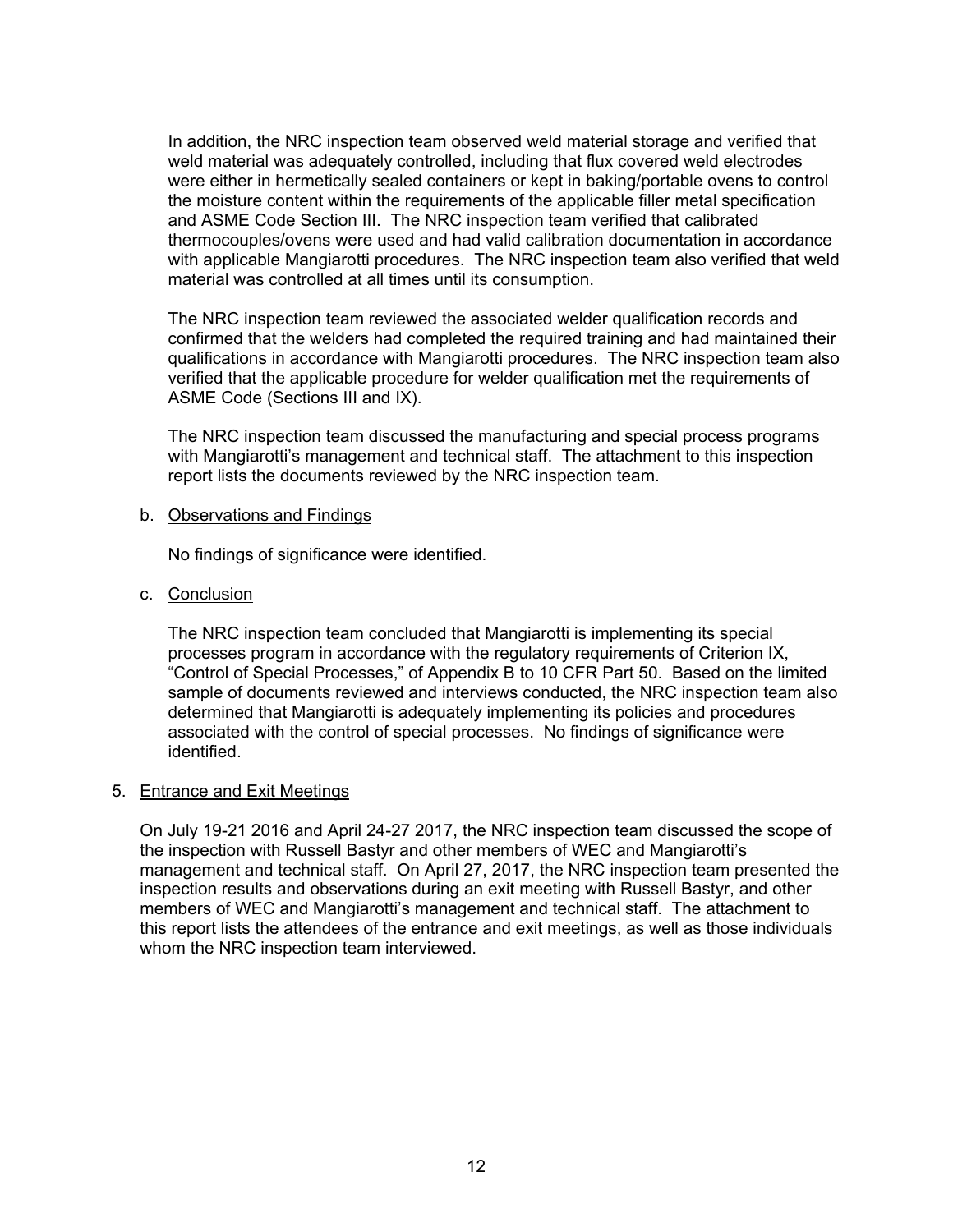# **ATTACHMENT**

# 1. ENTRANCE/EXIT MEETING ATTENDEES

| <b>Name</b>                | <b>Title</b>                                        | <b>Affiliation</b> | <b>Entrance</b> | <b>Exit</b>  | Interviewed |
|----------------------------|-----------------------------------------------------|--------------------|-----------------|--------------|-------------|
| Aaron Armstrong            | <b>Inspection Team Leader</b>                       | <b>NRC</b>         | M&W             | X            |             |
| Ashley Ferguson            | Inspector                                           | <b>NRC</b>         | W               | $\mathsf{X}$ |             |
| Paul Prescott <sup>1</sup> | Inspector                                           | <b>NRC</b>         | M               |              |             |
| Kerri Kavanagh             | QVIB-3 Branch Chief                                 | <b>NRC</b>         |                 | X            |             |
| <b>Taylor Lamb</b>         | Inspector                                           | <b>NRC</b>         | W               |              |             |
| <b>Russell Bastyr</b>      | <b>VP WFCM Quality</b>                              | <b>WEC</b>         | M&W             | X            | X           |
| Michael<br>Stenfanchik     | SVP Nuclear Fuel &<br>Component<br>Manufacturing    | <b>WEC</b>         | M&W             | X            | X           |
| Ronnie Gardner             | VP Quality Programs&<br>Assessments                 | <b>WEC</b>         | W*              | $X^*$        |             |
| Michele DeWitt             | SVP Nuclear Fuel &<br>Component<br>Manufacturing    | <b>WEC</b>         | W*              | $X^*$        |             |
| <b>Steve Hamilton</b>      | <b>QEHS&amp;PI SVP</b>                              | <b>WEC</b>         | W*              | $X^*$        |             |
| <b>Tara Werner</b>         | <b>Director Quality</b><br>Programs& Assessments    | <b>WEC</b>         | W*              | $X^*$        |             |
| Paul Belz                  | Mangiarotti QA Manager                              | <b>WEC</b>         |                 | $X^*$        |             |
| Randy Ivey                 | <b>Director Supply Quality</b><br>Oversight         | <b>WEC</b>         | W*              |              |             |
| Nancy Closki               | <b>Component Technical</b><br><b>Issue Manager</b>  | <b>WEC</b>         | W*              |              |             |
| Mario Signorini            | CEO Mangiarotti                                     | <b>WEC</b>         | W*              |              |             |
| <b>Arthur Copsey</b>       | <b>Director Engineering</b><br>Quality and PI QEH&S | <b>WEC</b>         | W*              | $X^*$        |             |
| Matteo Rolaro              | Welding Mangiarotti                                 | <b>WEC</b>         |                 |              | X           |
| Gianluca DiPalma           | Mangiarotti                                         |                    |                 |              | X           |
| Sampaoli Bruno             | Foreman Mangiarotti                                 |                    |                 |              | X           |
| <b>Greco Guiseppe</b>      | Welding Mangiarotti                                 |                    |                 |              | X           |

W= at Westinghouse, Rockville MD M= at Mangiarotti, Malfancone IT \*= Attended by conference call

 <sup>1</sup> Participated Remotely from NRC Headquarters Office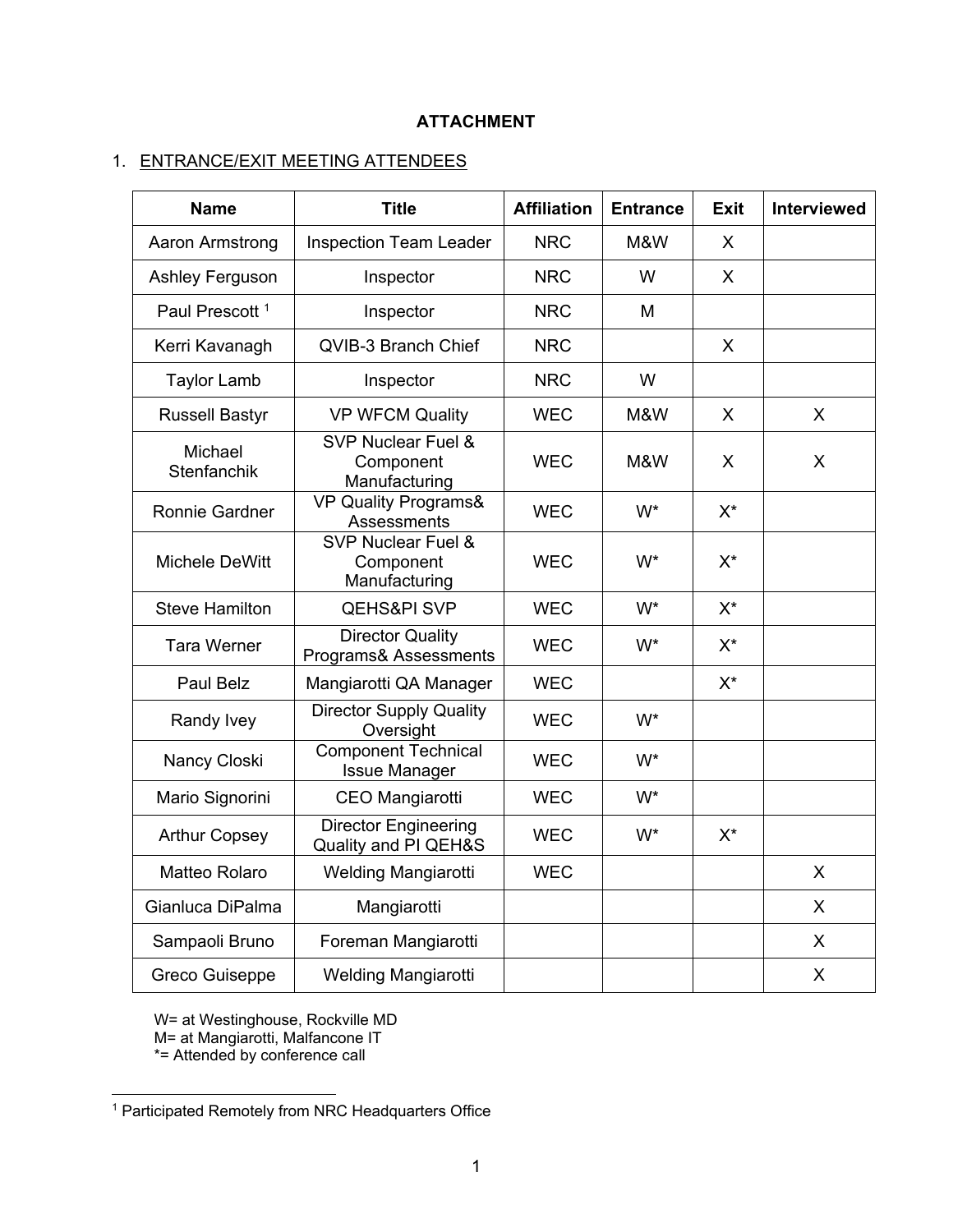# 2. INSPECTION PROCEDURES USED

Inspection Procedure (IP) 36100, "Inspection of 10 CFR Part 21 and Programs for Reporting Defects and Noncompliance," dated February 13, 2012.

IP 43002, "Routine Inspections of Nuclear Vendors," dated April 25, 2011.

IP 43004, "Inspection of Commercial-Grade Dedication Programs," dated April 25, 2011.

## 3. LIST OF ITEMS OPENED

| <b>Item Number</b>   | <b>Status</b> | Type       | <b>Description</b>   |
|----------------------|---------------|------------|----------------------|
| 99901476/2016-201-01 | Open          | <b>NON</b> | <b>Criterion XVI</b> |

# 4. DOCUMENTS REVIEWED

### Policies and Procedures

- GNSC-P-8000, "FOAK Production Qualification and Development," Revision 0, dated August 22, 2016
- MG-QP, "Mangiarotti Quality Plan," Revision 5, dated February 14, 2017
- MGQ, "Quality Management System manual," Revision 4, dated September 16, 2016
- PGE.01, "Document Control and Archiving," Revision 1, dated March 21, 2017
- PGE.03, "Supplier Selection and Assessment," Revision 1, dated May 23, 2016
- PGE.08, "Internal and External Audits," Revision 0, dated September 9, 2015
- PGE.046, "Mangiarotti Nuclear Safety Culture Policy," Revision 1, dated February 15, 2017
- QA-7.21, "Supplier Quality Executive Council," Revision 0, dated March 31, 2017
- W2-9.5-101, "Supplier QA Program Qualification and Assessment," Revision, dated March 21, 2017
- PGE.22, "Qualification of Audit Personnel," Revision 0, dated October 14, 2013
- PGE.22, "Qualification of Audit Personnel," Revision 1, dated September 20, 2015
- PGE.23, "Inspection and Test Personnel Qualification," Revision 6, dated September 16, 2016
- PGE.43, "Certificate of Compliance (CofC)," Revision 1, dated January 10, 2017
- W2-4.2-101, "Internal Quality Assurance Audits," Revision 2.0, dated December 13, 2016
- WEC-16-23, "Internal Audit Plan," dated May 6, 2016
- QA-7.17, "Supplier Assessment Procedure," Revision 4, dated October 18, 2016
- W1-DFW-18-00-002, "AP100 passive residual hear removal heat exchanger," Revision 5, dated March 14, 2014
- W1-SPG-00-00-003, "AP1000 Passive Residual removal Heat Exchanger Liquid Penetrant Examination on Material and Welds," Revision 1, dated November 12, 2010
- W2-5.1-101, "Westinghouse Corrective Action Program Procedure," Revision 3 dated January 18, 2017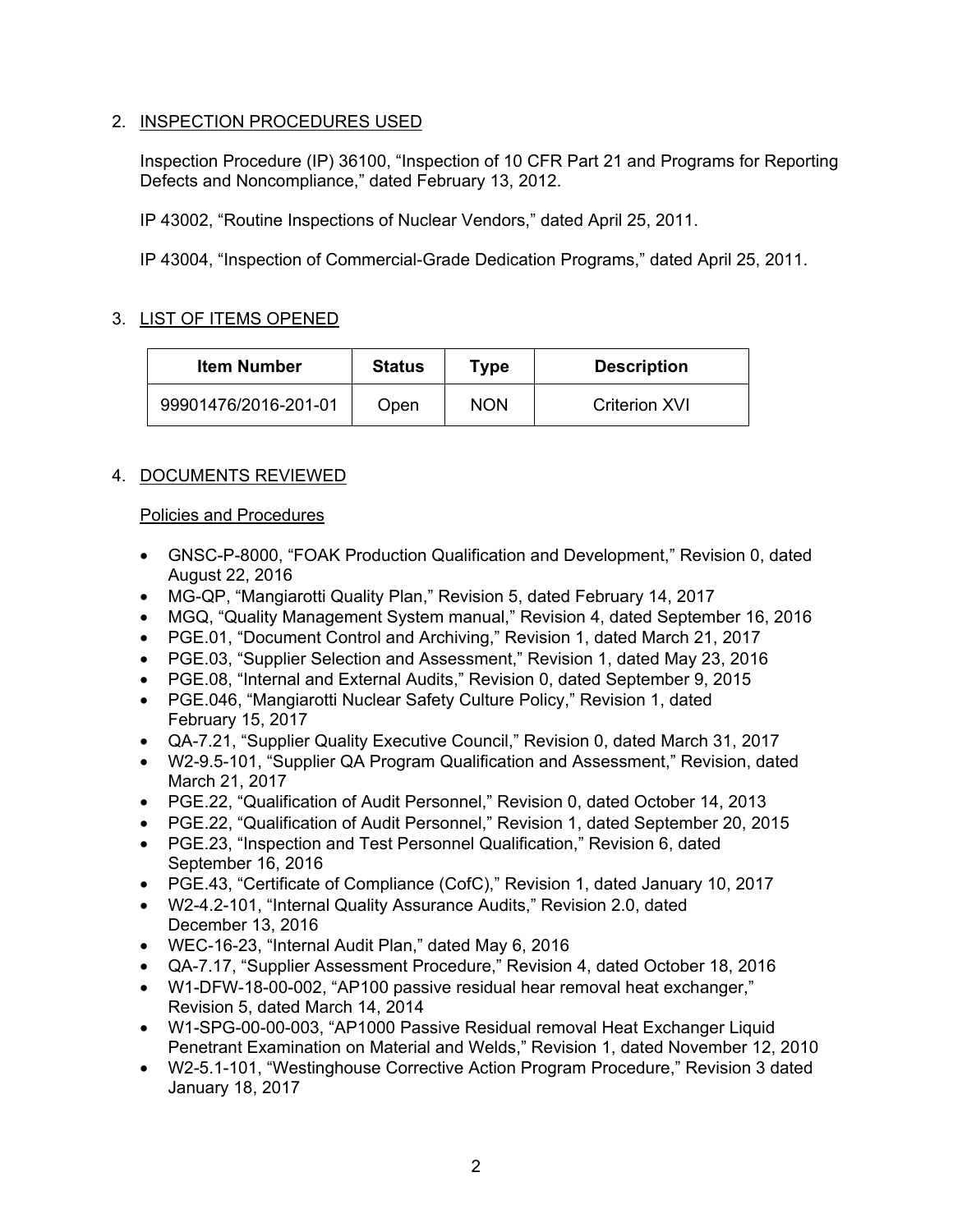- W2-5.1-101, "Westinghouse Corrective Action Program Procedure," Revision 3, dated March 1, 2017
- W2-5.1-102, "Issue Review Committee," Revision 3, dated March 1, 2017
- W2-5.1-103, "Root Cause Analysis," Revision 1, January 18, 2017
- W2-5.1-104, "Apparent Cause Analysis," Revision 1.1, dated January 18, 2017
- W2-5.1-201, "Identification and Reporting of Conditions Adverse to Nuclear Safety," Revision 0.1, September 19, 2016
- Mangiarotti "Inspection Report at Suppliers Checklist," Revision 0, dated December 2015
- •

# Purchase Orders and Audit Reports

- Purchase Order No. QA-201601621, Revision 1, dated September 14, 2016
- Supplier Quality Program Audit WES-2016-120-R, dated August 8, 2016
- Supplier Quality Program Audit WES-2016-121-R, dated August 22, 2106
- Supplier Quality Program Audit WES-2016-129-R, dated August 5, 2016
- Mangiarotti "Audit Plan and Report," AR2013-074, for V. Bohler GmbH, Revision 1 dated December 2013
- Mangiarotti "Audit Plan and Report" AR2014-038, for V. Bohler GmbH, Revision 1 dated January 2015

# Nonconformance Reports

- Non Conformity Report (NCR)-3623-R0, "PRHR HX Southern Vogtle Unit 4: UT not performed on some joints," dated December 5, 2016
- NCR-3624-R0, "PRHR HX Scana Summer Unit 3: UT not performed on some joints," dated December 3, 2016
- NCR-1114-R0, "Pitting Marks on Cladded Crowns and Petals Supplied by Deform," (Vogtle Unit 3), dated May 2011
- NCR-1163-R0, "Manway Nozzle Item 2-05/1: Thickness Measurement of CL-007/8 and BT-011," (Vogtle Unit 3), dated September 2011
- NCR-1203-R0, "Machinging Executed by a Sub-supplier without Proper Documentation," (Vogtle Units 3 and 4), dated December 2011
- NCR-1417-R0, "On Weld CW-002/2 between Lower Crown Item 2/2-05/2 and Lower Petals Item 3/2-05/2.1-4, RT Exam Detected a Rejectable Indication as per Attached Report N021-RT-W3-PCF-10-10-002-36," (Vogtle Unit 3) dated May 2012
- NCR-1770-R0, "WEC Requests Mangiarotti to Verify Position of Holes on the Accumulator Base Rings to Determine the Position of Each Hole (x-y and radius angle)," (Vogtle Unit 3), dated February 2013
- NCR-1920-R0, "Deviation in the Material for AP1000 Accumulator Tank Material for Level Instrument Nozzle," (VC Summer Units 2 and 3 and Vogtle Units 2 and 3), dated May 2013

# Corrective Action Documents

• CAPAL 100377388, "QA Program audit renders some release product as indeterminate quality," dated April 22, 2016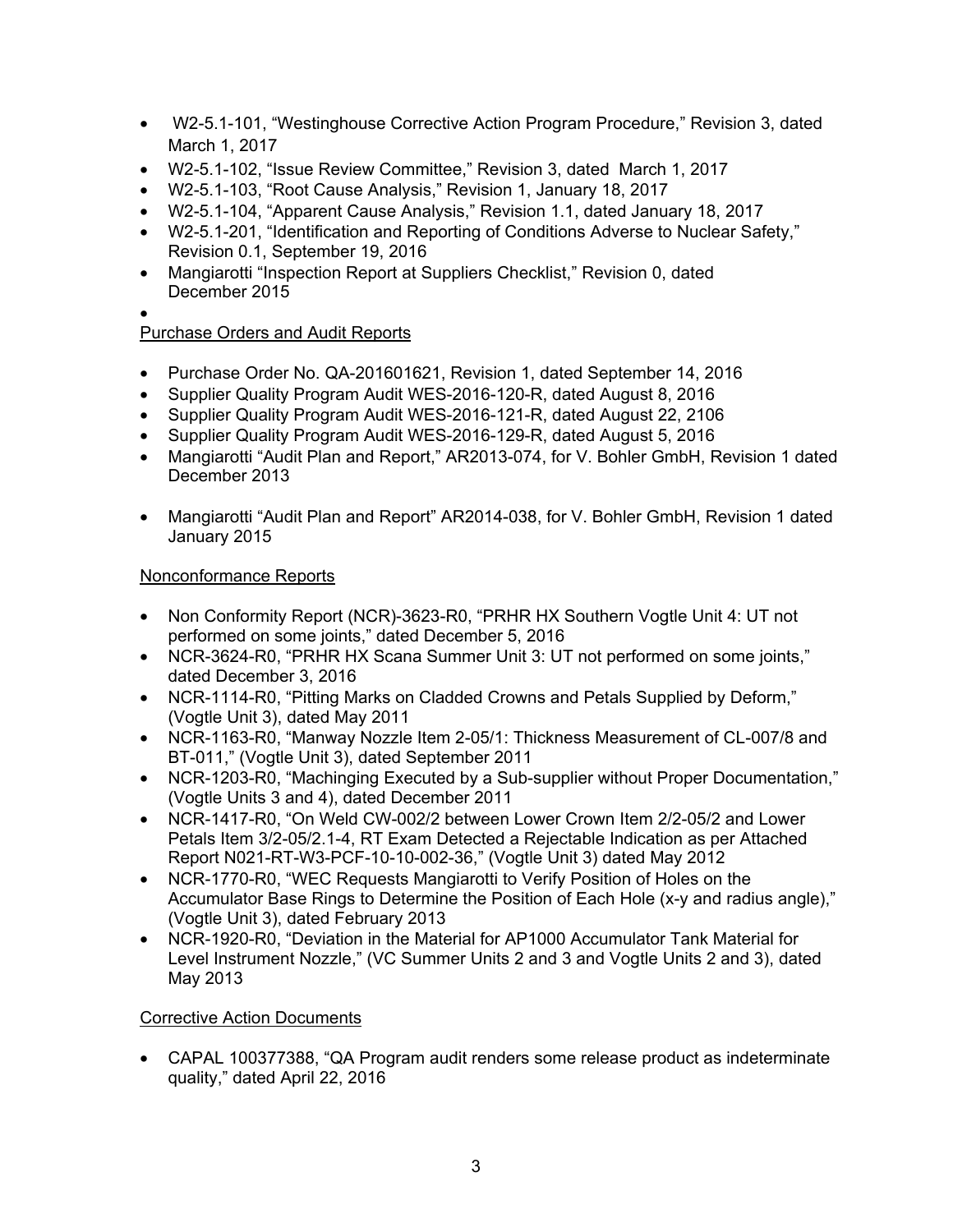- CAPAL 100398618, "Change of Material in Deviation Notice VS3-MT02-GNR-001," dated July 21, 2016
- CAPAL 100398394, "Commercial Dedication Instruction for machining activities," dated July 20, 2016
- CAPAL 100465636, "Re-opening of CAPAL issue due to deficiencies in closure," dated April 21, 2017
- Root Cause Analysis, "QA Program Audit Results Render Some Released Product as Indeterminate Quality," dated September 25, 2016
- CAPAL 100376707, "Ineffective Assessment of Supplier Assessment Activity," dated April 20, 2016
- CAPAL 100377436, "Extent of Condition Of Mangiarotti Supplier Qualification Issue," dated April 22, 2016
- CAPAL 100391094, "Material identification and traceability," dated April 22, 2016

# Corrective Action Documents Opened During the NRC Inspection

- CAPAL 100466573, "CDI Acceptance Criteria for Machining Services- Personnel Qualification," dated April 25, 2017
- CAPAL 100467448, "CGS Objective Evidence for RTM Breda," dated April 27, 2017
- CAPAL 100466473, "Incorrect Qualification Record for RC-TL-in ATLAS," dated April 25, 2017
- CAPAL 100465017, "Failure to meet procedural requirements for RCA on CAPAL 100391094," dated April 18, 2017

# **Training Records**

- "AP1000 Core Makeup Tank Lessons Learned CAPAL 100395812, Activity 8000002239515," dated December 2016
- Indoctrination and Training Report, related to qualified QCI inspectors on management procedures, dated June 15, 2016
- Westinghouse University Training Roster, Lessons Learned-Change of Material in Deviation Notice, dated October 18, 2016
- Westinghouse Training Attendance Rosters, "Lessons Learned CAPAL 100395812, Activity 80000022395515," dated December 8, 2016 and January 30, 2017
- Westinghouse Training Attendance Rosters, "Auditing of Supplier Qualification-Procurement– CAPAL 100376707, Activity 8000002064293," dated November 5, 2016

# **Miscellaneous**

- Certified Material Test Report (CMTR) No. N022-CMTR-PCQ-MLAM018387.01.C, Revision 1, dated January 3, 2017
- CMTR No. N022-CMTR-PCQ-NFOR011702, Revision 1, dated January 3, 2017
- Deviation Notice (DN) No. SV0-MT01-GNR-011, "Deviation Notice for AP1000 Core Makeup Tank Diffuser Hardware Material Qualification," Revision 0, dated October 6, 2016
- DN No. VSG-MT01-GNR-014, "Deviation Notice for AP1000 Core Makeup Tank Diffuser Hardware Material Qualification," Revision 0, dated October 6, 2016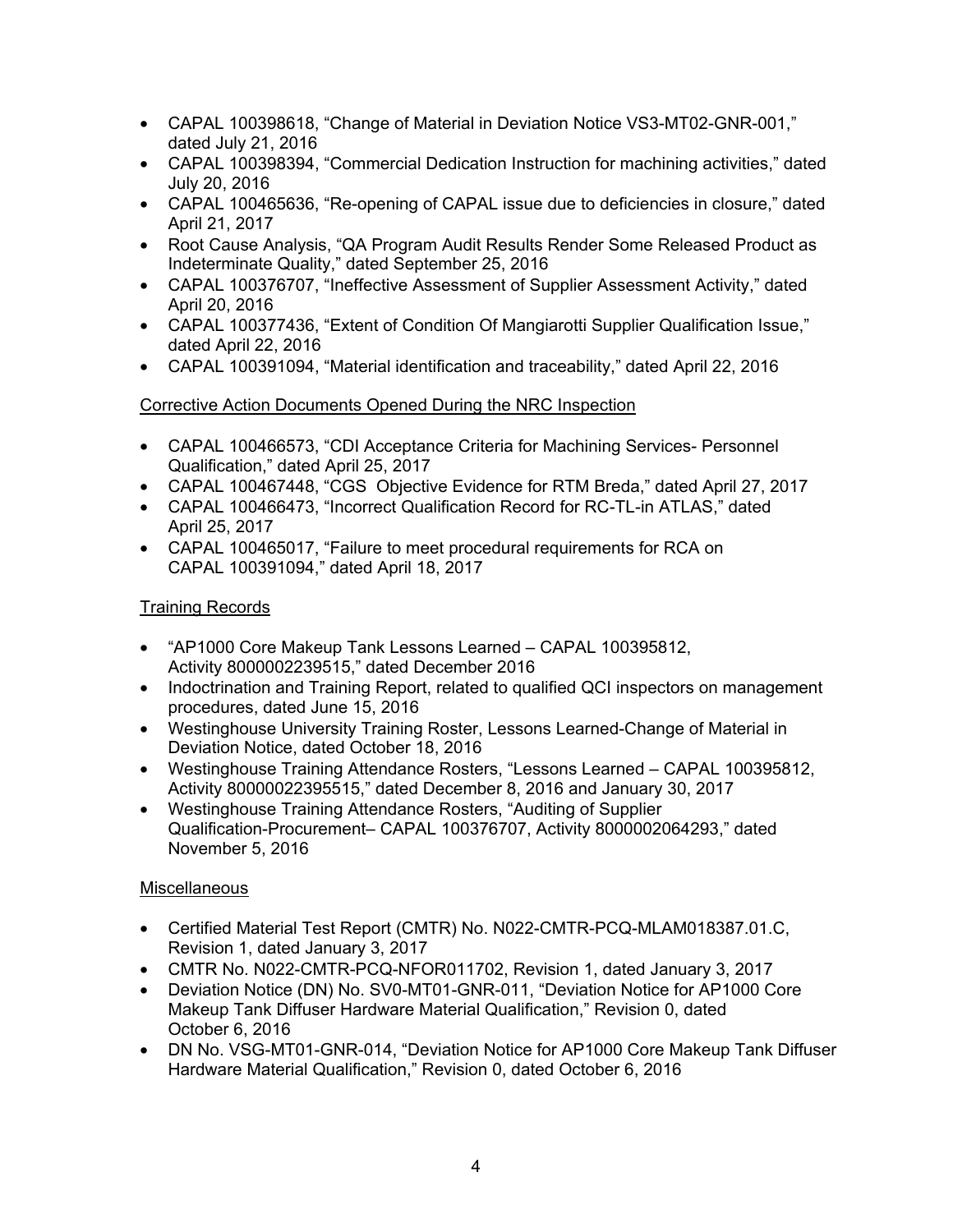- Drawing No. APP-MT02-V2-002, "AP1000 Accumulator Tank Tap & Connections Assembly," Revision 5, dated September 19, 2011
- Inspections, Tests, Analysis, and Acceptance Criteria (ITAAC) Impact Screening No. 100389547, dated June 26, 2016
- Long Term Commitment (LTC) Approval Checklist, "Missed Examinations on PRHR HX per ASME B&PV III NF-4441," dated October 7, 2016
- LTC Approval Checklists, "Missed Examinations on ACC Tanks per ASME B&PV III NF-4441," dated October 28, 2016, January 30, 2017
- LTC Approval Checklist, "Missed Examinations on CMT Tanks per ASME B&PV III NF-4441," dated January 30, 2017
- LTR- NCE-16-109, "Mangiarotti AP1000 Projects Pressurizer, Core Make-up Tank, Accumulator, and Passive RHR Heat Exchanger Sub-supplier Engineering Evaluations for IBF, Forgiatura Morandini and Voestalpine Böhler Welding," Revision 0, dated April 25, 2016
- LTR-NCE-16-110, "Mangiarotti AP1000 Projects Pressurizer, Core Make-up Tank, Accumulator, and Passive RHR Heat Exchanger Sub-supplier Engineering Evaluations for Lechler GmbH," Revision 0, dated April 27, 2016
- LTR-NCE-16-113, "Mangiarotti AP1000 Projects Pressurizer, Core Make-up Tank, Accumulator, and Passive RHR Heat Exchanger, Sub-supplier Engineering Evaluations Tecno-Test SRL, Q Techna, and GP Services, " Revision 0, dated April 27, 2016
- LTR-NCE-16-116, "Mangiarotti AP1000 Projects Pressurizer, Core Make-up Tank, Passive Residual Heat Removal Heat Exchanger, and Accumulator Sub-supplier Engineering Evaluations for VOESTALPINE GROBBLECH GmbH," Revision 1, dated May 4, 2016
- LTR-NCE-16-126, "Mangiarotti AP1000 Projects Passive Residual Heat Removal Heat Exchanger (PRHR HX) Sub-supplier Engineering Evaluations," Revision 0, dated May 6, 2016
- LTR-NCE-134, "ASME Code Requirements for AP1000 PRHR HX Shims," Revision 0, dated May 18, 2016
- LTR-NCE-16-135, "ASME Code Basis for Accepting Nonconformances of AP1000 PRHR HX Locking Plates and Lock Washers and Continued Applicability of Design Specification APP-ME02-Z0-101 R.10," Revision 0, dated May 18, 2016
- LTR-NCE-16-136, "Testing of Materials for the Mangiarotti Supplier Qualification, " Revision 0, dated May 24, 2016
- LTR-NCE-16-137, "Mangiarotti AP1000 Projects V.C. Summer Accumulator Tanks Sub-supplier Engineering Evaluation," Revision 0 dated June 3, 2016
- LTR-NCE-16-140, "Mangiarotti AP1000 Projects V.C. Summer Unit 3 and Vogtle Units 3 and 4 Accumulator Tanks Sub-supplier Engineering Evaluation," Revision 0 dated June 3, 2016
- LTR-NCE-16-144, "Mangiarotti AP1000 Projects V.C. Summer Unit 2 Core Makeup Tanks Sub-supplier Engineering Evaluation, Revision 0, dated June 3, 2016
- LTR-NCE-16-145, "Mangiarotti AP1000 Projects V.C. Summer Unit 3 and Vogtle Units 3 and 4 Core Makeup Tanks Sub-supplier Engineering Evaluation," Revision 0 dated June 3, 2016
- LTR-NCE-16-152, "Mangiarotti AP1000 Projects Chemical Analysis Suppliers for Accumulator Tanks, Core Makeup Tanks, Pressurizer, and Passive Residual Heat Removal Heat Exchangers," Revision 0, dated June 9, 2016
- LTR-NCE-16-166, Evaluation of PI-16-21, "Mangiarotti Delivered Components found to have indeterminate Quality," Revision 0, dated June 21, 2016